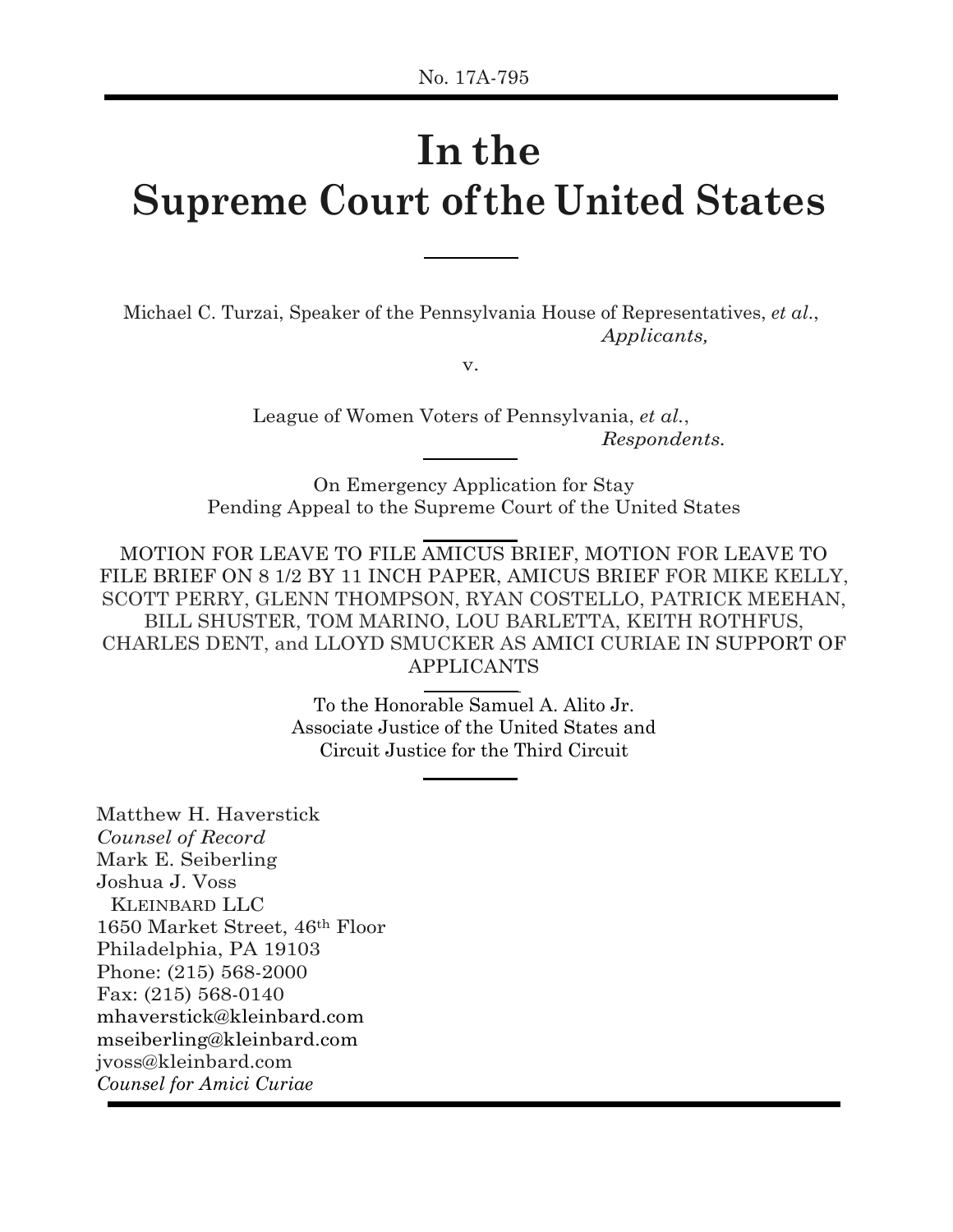# **TABLE OF CONTENTS**

| I.<br>THIS COURT SHOULD STAY THE PCO OF THE STATE COURT<br>BECAUSE, ABSENT SUCH A STAY, AMICI MEMBERS AND<br>PENNSYLVANIA VOTERS WHO HAVE ENGAGED IN THE<br>POLITICAL PROCESS IN REASONABLE RELIANCE ON THE |
|-------------------------------------------------------------------------------------------------------------------------------------------------------------------------------------------------------------|
| THE EQUITIES OF THIS CASE MILITATE IN FAVOR OF STAYING<br>II.                                                                                                                                               |
|                                                                                                                                                                                                             |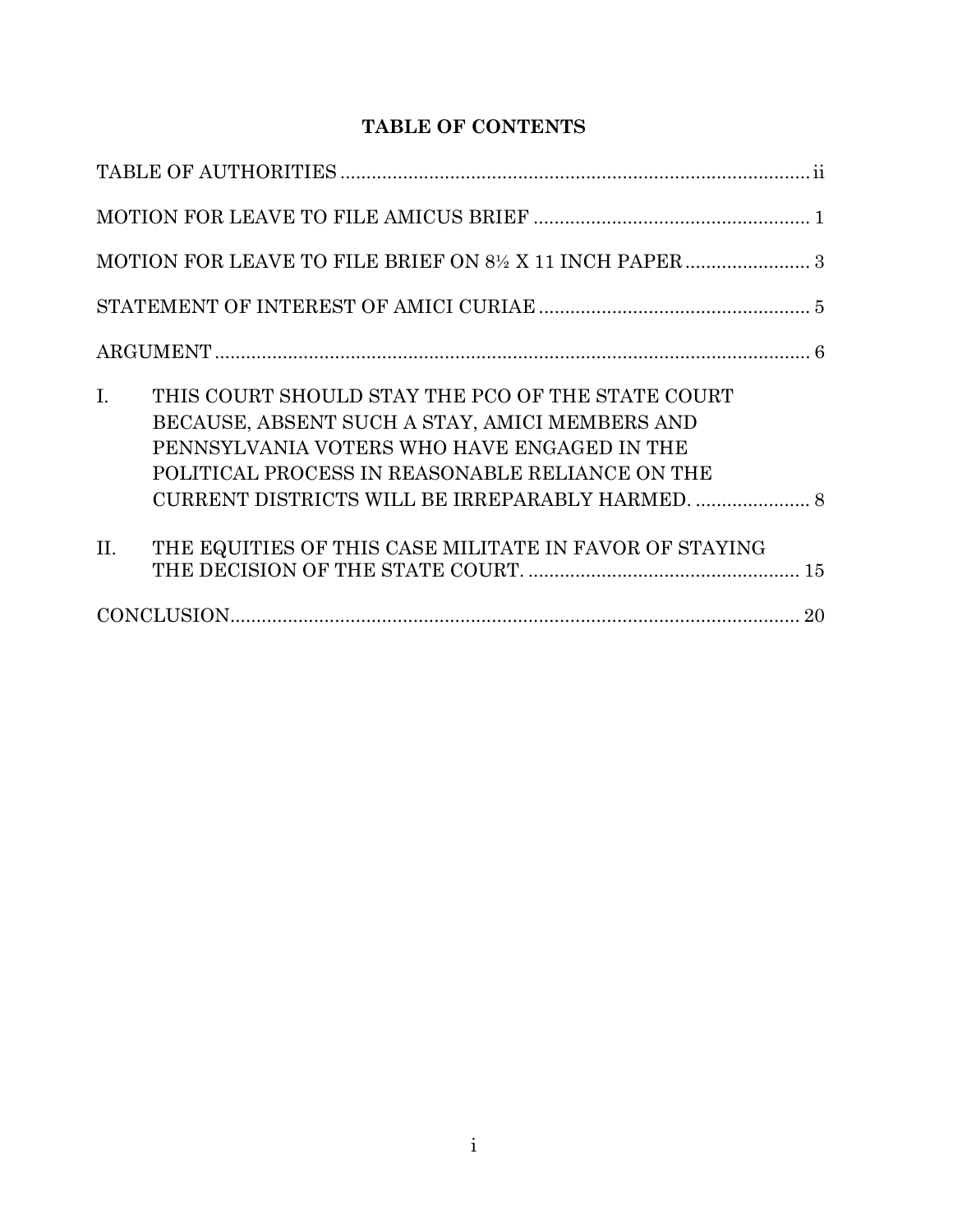## TABLE OF AUTHORITIES

# Cases

| Buckley v. Valeo,                                              |
|----------------------------------------------------------------|
| Butcher v. Bloom,                                              |
| Eu v. San Francisco Cty. Democratic Cent. Comm.,               |
| Hollingsworth v. Perry,                                        |
| League of Women Voters of Pa. v. Commonwealth of Pennsylvania, |
| Munro v. Socialist Workers Party,                              |
| Purcell v. Gonzalez,                                           |
| Reynolds v. Sims,                                              |
| Williams v. Rhodes,                                            |

### **Statutes**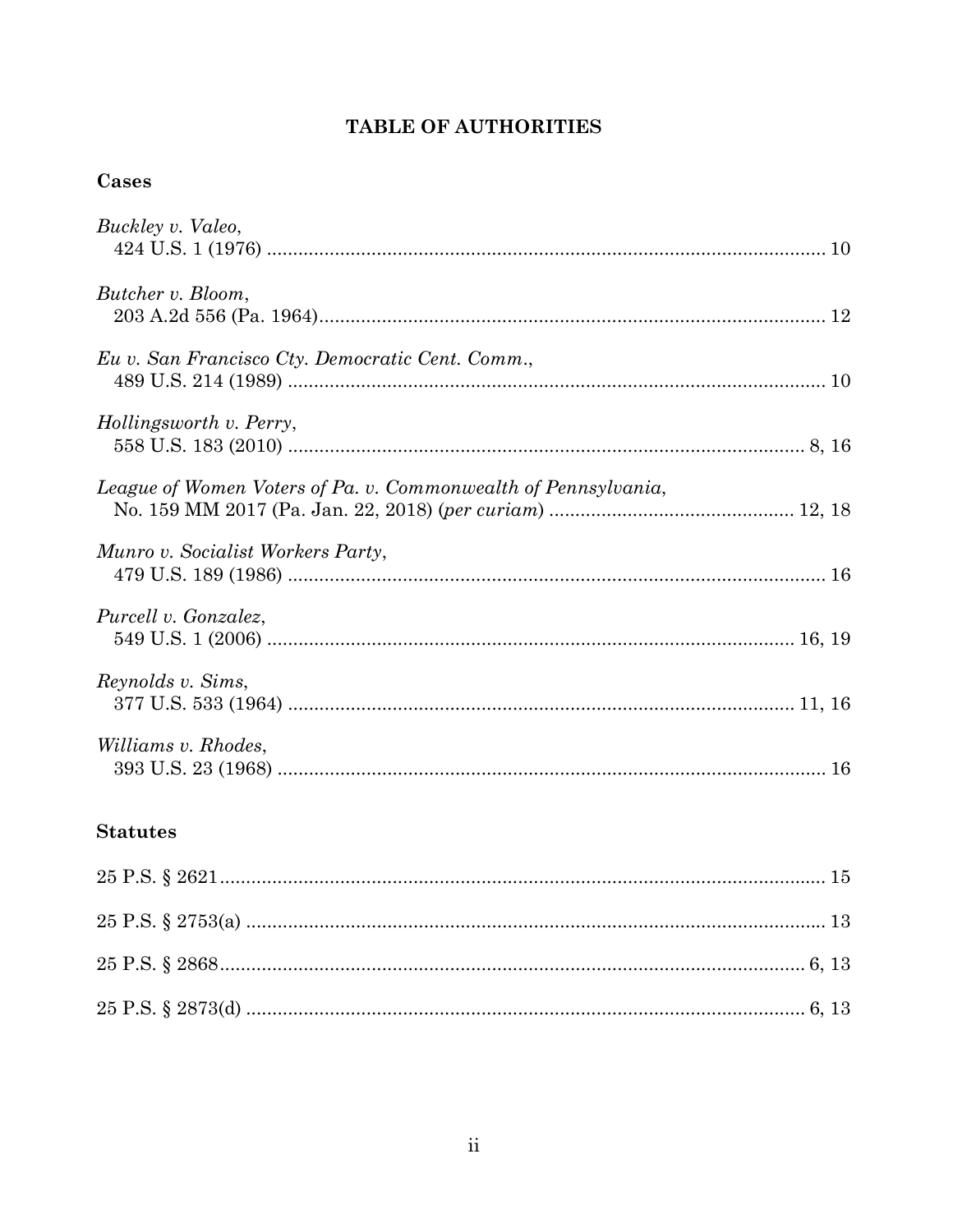# **Other Authorities**

| Natasha Lindstrom, Democrat Austin Davis Wins State House Special Election in Mon |
|-----------------------------------------------------------------------------------|
|                                                                                   |
|                                                                                   |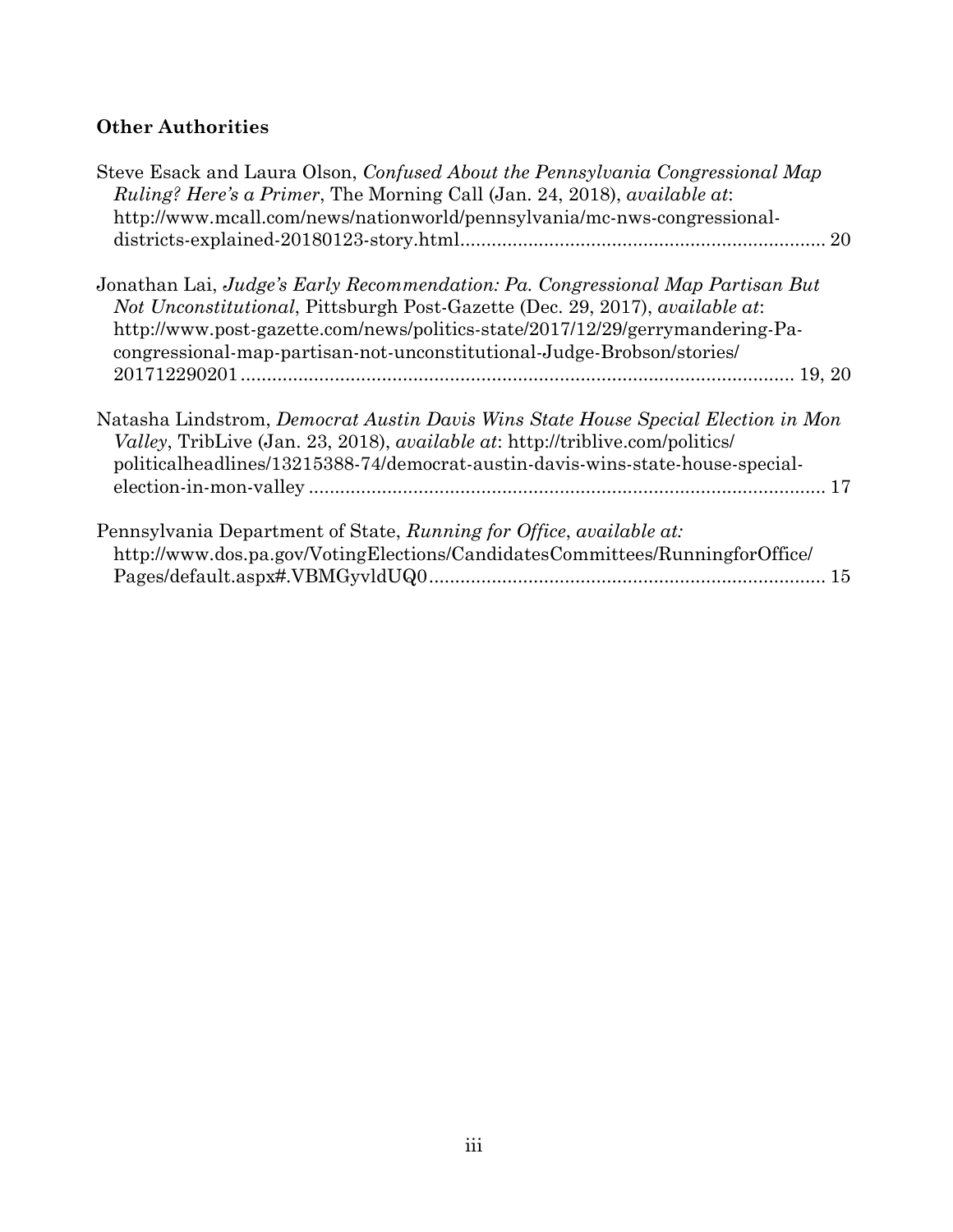# **In the Supreme Court of the United States**

Michael C. Turzai, Speaker of the Pennsylvania House of Representatives, *et al*., *Applicants,*

v.

League of Women Voters of Pennsylvania, *et al.*, *Respondents.*

**MOTION FOR LEAVE TO FILE AMICUS BRIEF IN SUPPORT OF EMERGENCY APPLICATION FOR STAY FOR MIKE KELLY, SCOTT PERRY, GLENN THOMPSON, RYAN COSTELLO, PATRICK MEEHAN, BILL SHUSTER, TOM MARINO, LOU BARLETTA, KEITH ROTHFUS, CHARLES DENT, and LLOYD SMUCKER**

Mike Kelly, Scott Perry, Glenn Thompson, Ryan Costello, Patrick Meehan, Bill Shuster, Tom Marino, Lou Barletta, Keith Rothfus, Charles Dent, and Lloyd Smucker ("Amici Members"), all Members of Congress from the Commonwealth of Pennsylvania, respectfully move for leave of Court to file the accompanying amicus brief in support of Applicants' Emergency Application for Stay.

The Pennsylvania Supreme Court's *per curiam* Order will inevitably disrupt the 2018 election. The resulting disarray will not only harm many of the Amici Members' ability to engage in the political process as candidates, but it will limit their constituents' ability to partake in this process. Furthermore, as a practical matter, the State Legislature simply cannot account for the various considerations and interests of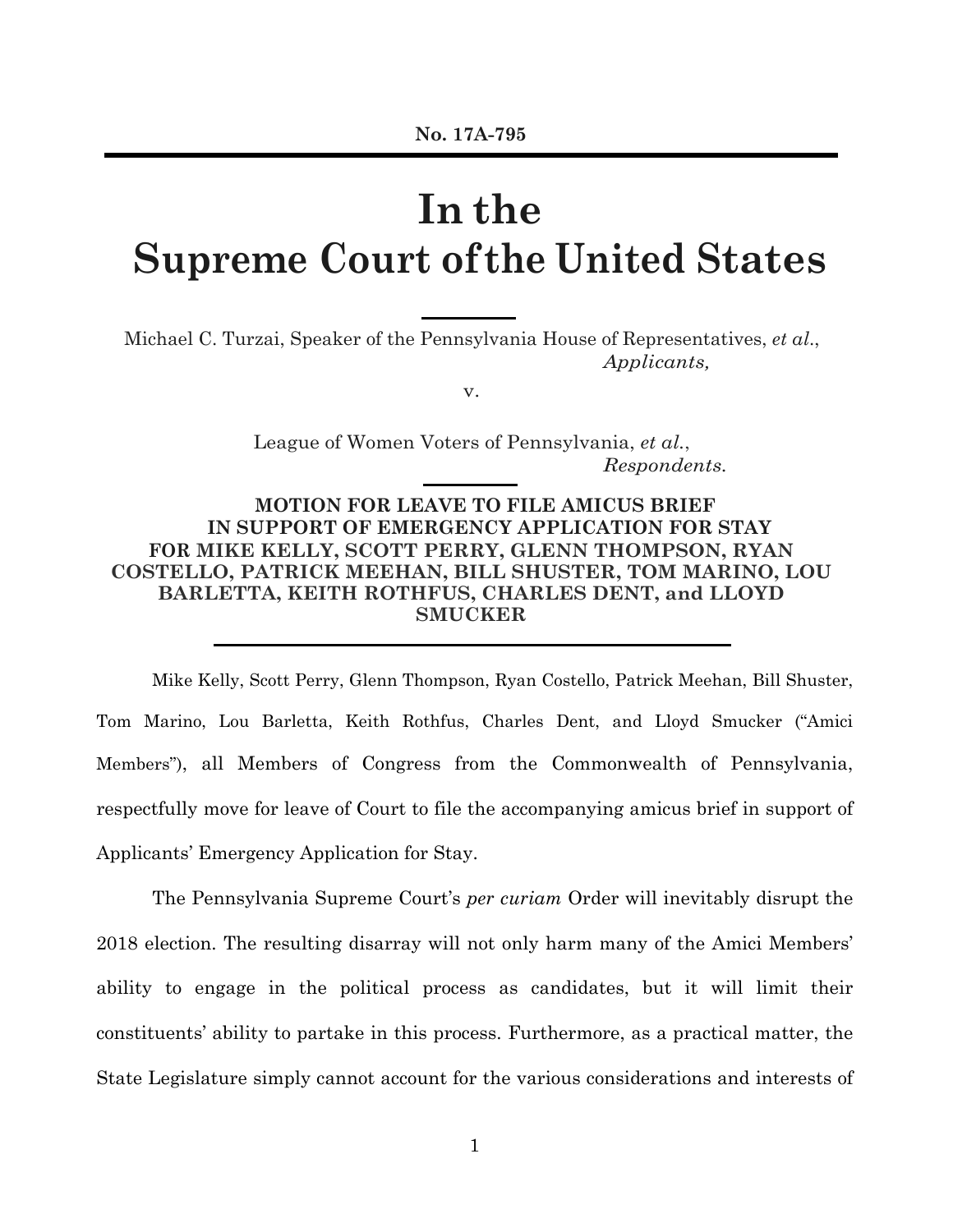the citizens within the condensed and unwieldly timeline prescribed by the State Supreme Court. Finally, the state of affairs created by the State Supreme Court will adversely impact constituent services across the districts represented by Amici Members. Given the existence of exigencies specific to Amici Members, they should be permitted to be heard on the issue of Applicants' Emergency Application for Stay and request their motion to file the attached amicus brief be granted.

Consent has been granted by the following: Senator Scarnati, Speaker Turzai, All Intervenors, League of Women Voters-PA, 18 individual Respondents. Consent has been denied by the following: Governor Wolf, Lt. Gov. Stack, Acting Secretary of the Commonwealth Torres, Commissioner Marks.

Respectfully submitted on this 29th day of January, 2018,

*~A~c)~* 

Matthew H. Haverstick *Counsel of Record*  Mark E. Seiberling Joshua J. Voss KLEINBARD LLC 1650 Market Street, 46th Floor Philadelphia, PA 19103 Phone: (215) 568-2000 Fax: (215) 568-0140 mhaverstick@kleinbard.com mseiberling@kleinbard.com jvoss@kleinbard.com

*Attorneys for Amicus Curiae Members of Congress representing Pennsylvania: Mike Kelly, Scott Perry, Glenn Thompson, Ryan Costello, Patrick Meehan, Bill Shuster, Tom Marino, Lou Barletta, Keith Rothfus, Charles Dent, and Lloyd Smucker*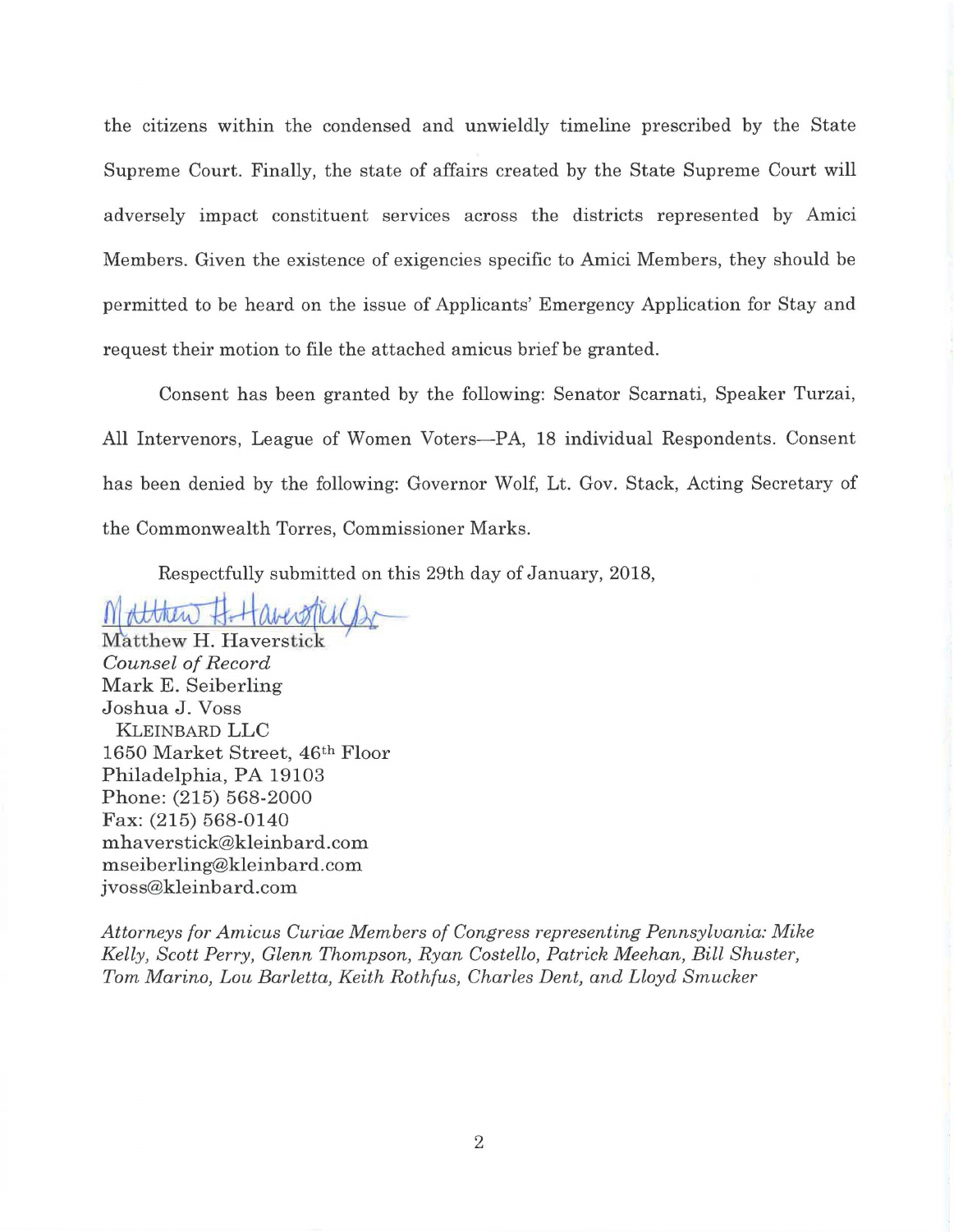# **In the Supreme Court of the United States**

Michael C. Turzai, Speaker of the Pennsylvania House of Representatives, *et al*., *Applicants,*

v.

League of Women Voters of Pennsylvania, *et al.*, *Respondents*.

### **MOTION FOR LEAVE TO FILE BRIEF ON 81/2 BY 11 INCH PAPER FOR MIKE KELLY, SCOTT PERRY, GLENN THOMPSON, RYAN COSTELLO, PATRICK MEEHAN, BILL SHUSTER, TOM MARINO, LOU BARLETTA, KEITH ROTHFUS, CHARLES DENT, and LLOYD SMUCKER**

Mike Kelly, Scott Perry, Glenn Thompson, Ryan Costello, Patrick Meehan, Bill Shuster, Tom Marino, Lou Barletta, Keith Rothfus, Charles Dent, and Lloyd Smucker, Members of Congress from the Commonwealth of Pennsylvania, respectfully move for leave of Court to file their amicus brief in support of Applicants' Emergency Application for Stay on  $8\frac{1}{2}$  by 11-inch paper rather than in booklet form.

In support of their motion, Amici Members note that the Emergency Application for Stay filed by State Senator Joseph B. Scarnati, III and State Representative Michael C. Turzai in this matter was filed on January 26, 2018. The expedited nature of the Emergency Application, and the anticipated compressed deadline for any response, prevented Amici Members from being able to get this brief prepared for printing and filing in booklet form. Nonetheless, Amici Members desire to be heard on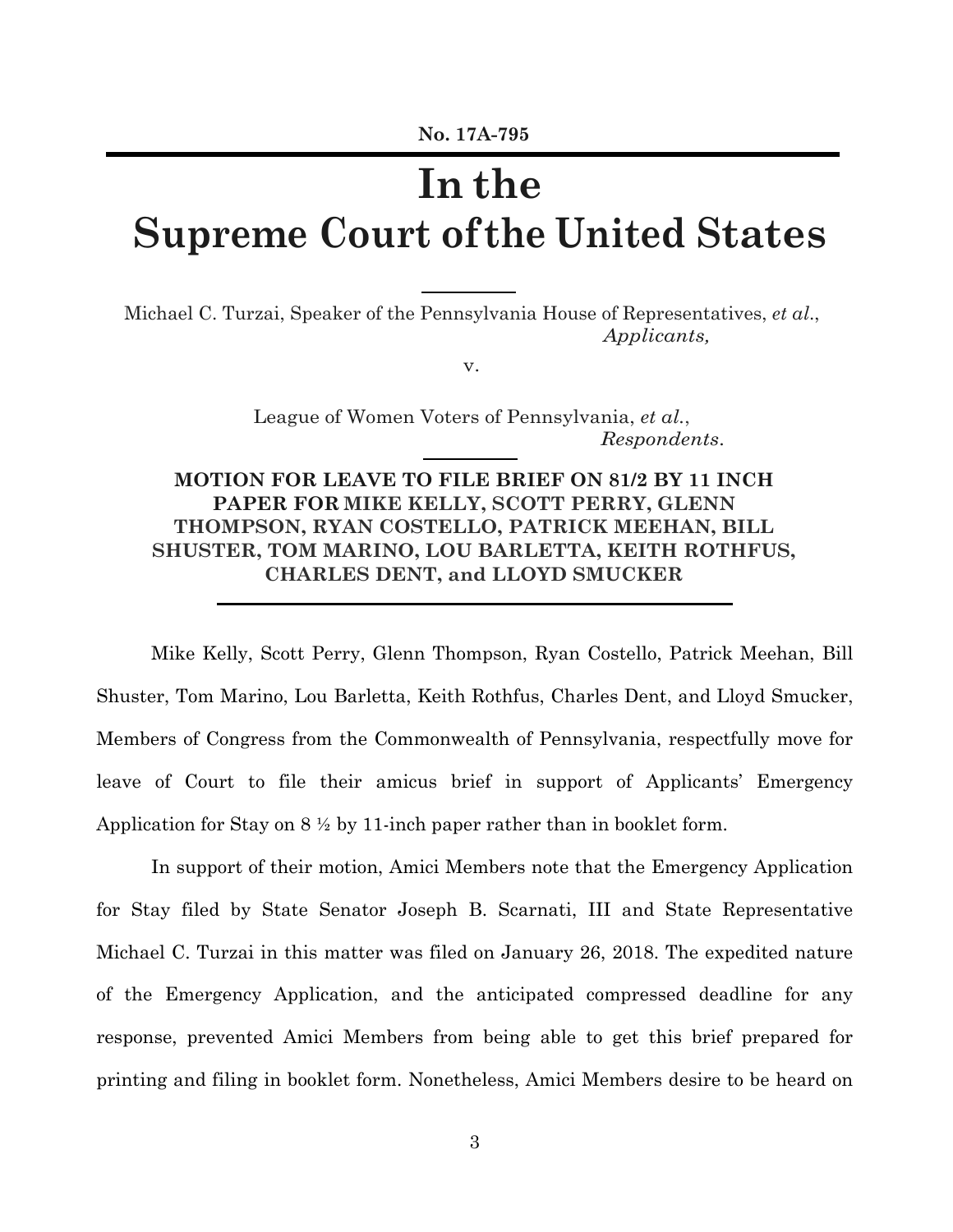the application and request the Court grant this motion and accept the paper filing.

Respectfully submitted on this 29th day of January, 2018,<br>  $\mathcal{N}(t$ ttthus  $\mathcal{N}$ .  $\mathcal{N}(t)$  and  $\mathcal{N}(t)$ 

Matthew H. Haverstick *Counsel of Record*  Mark E. Seiberling Joshua J. Voss KLEINBARD LLC 1650 Market Street, 46th Floor Philadelphia, PA 19103 Phone: (215) 568-2000 Fax: (215) 568-0140 mhaverstick@kleinbard.com mseiberling@kleinbard.com jvoss@kleinbard.com

*Attorneys for Amicus Curiae Members of Congress representing Pennsylvania: Mike Kelly, Scott Perry, Glenn Thompson, Ryan Costello, Patrick Meehan, Bill Shuster, Tom Marino, Lou Barletta, Keith Rothfus, Charles Dent, and Lloyd Smucker*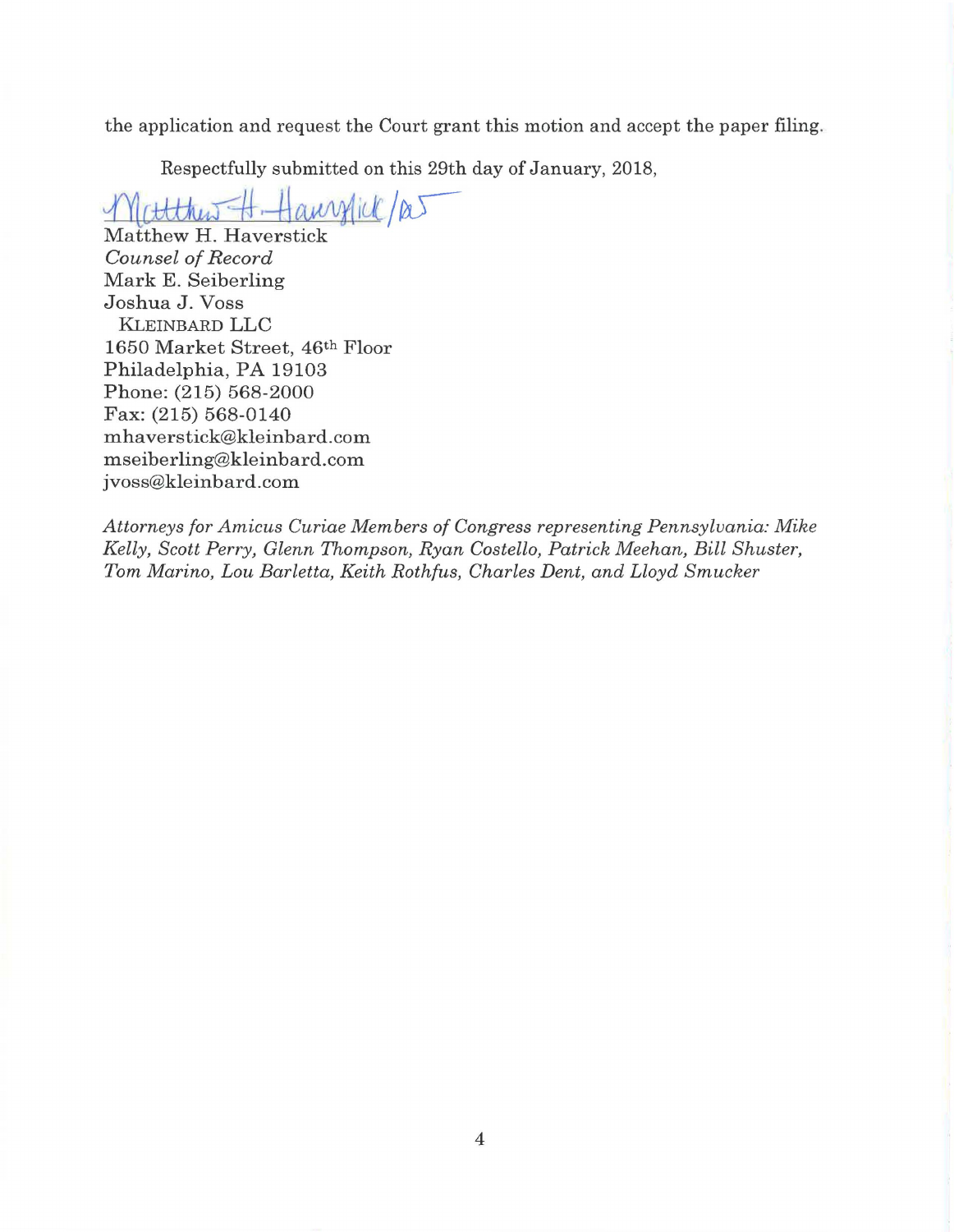# **In the Supreme Court of the United States**

Michael C. Turzai, Speaker of the Pennsylvania House of Representatives, *et al*., *Applicants,*

v.

League of Women Voters of Pennsylvania, *et al.*, *Respondents*.

**AMICUS BRIEF IN SUPPORT OF EMERGENCY APPLICATION FOR STAY FOR MIKE KELLY, SCOTT PERRY, GLENN THOMPSON, RYAN COSTELLO, PATRICK MEEHAN, BILL SHUSTER, TOM MARINO, LOU BARLETTA, KEITH ROTHFUS, CHARLES DENT, and LLOYD SMUCKER1**

**STATEMENT OF INTEREST OF AMICI CURIAE**

*Amici curiae* are Members of Congress from the Commonwealth of Pennsylvania

and, as such, have a central interest in the congressional redistricting ordered by the

Pennsylvania State Supreme Court. Specifically, the State Court's directive will

forestall and impede the possibility of a full and vigorous campaign in the various

congressional districts, which will not only harm the candidacy of many of the Amici

 $\overline{a}$ 

<sup>1</sup> Counsel for the *amicus curiae* was one of the counsel of record for Applicant Senator Joseph B. Scarnati, III in the Pennsylvania Supreme Court; however, before Senator Scarnati filed with this Court, the undersigned counsel withdrew their appearance below. Against the foregoing, no other counsel for a party authored this brief in whole or in part. The preparation and submission of this brief was funded by the National Republican Congressional Committee. Consent has been granted by the following: Senator Scarnati, Speaker Turzai, All Intervenors, League of Women Voters—PA, 18 individual Respondents. Consent has been denied by the following: Governor Wolf, Lt. Gov. Stack, Acting Secretary of the Commonwealth Torres, Commissioner Marks.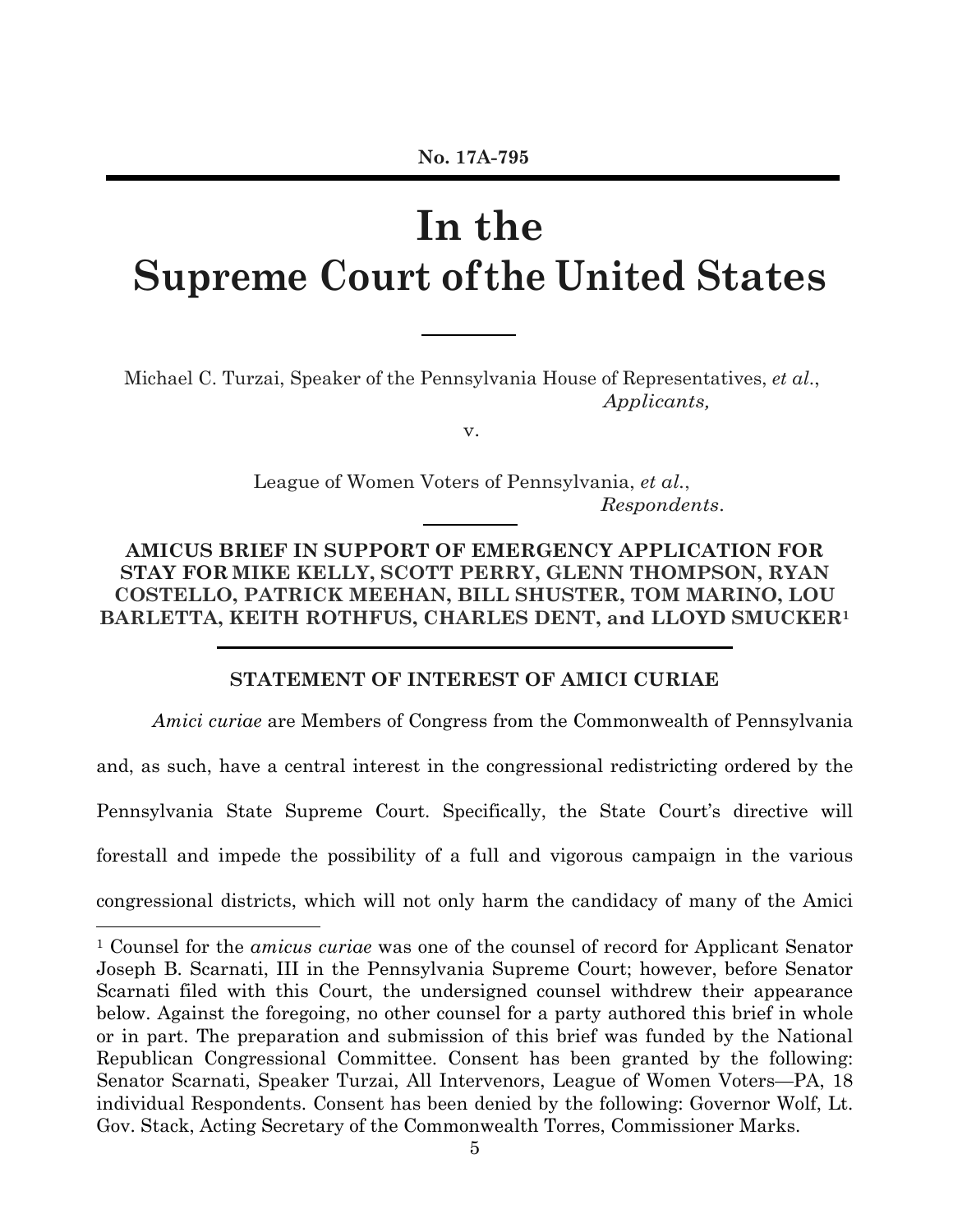Members, but will also significantly hamper the ability of the Amici Members' constituents and voters to fully engage in the political process.2

#### **ARGUMENT**

The Pennsylvania State Legislature Applicants filed an emergency application seeking to stay the Pennsylvania State Supreme Court's *per curiam* order (the "PCO"), which invalidated the Congressional Redistricting Act of 2011 and directed the Pennsylvania General Assembly to enact a revised congressional redistricting plan on an exceedingly truncated timeline. The PCO, which garnered the approval of only four of the seven State Court justices, was entered on January 22, 2018 – a mere 22 days before the commencement of the statutorily established period for filing nominating petitions and affidavits of candidacy in Pennsylvania, *see* 25 P.S. § 2868, and only 43 days before the closing date for making such submissions. *See id*. at § 2873(d). With the PCO, the Pennsylvania State Supreme Court found that the congressional districts that have been in place since 2011 "clearly, plainly, and palpably violate[] the Constitution of the Commonwealth of Pennsylvania[.]" Of particular relevance to the Amici Members, the State Court further ordered the Pennsylvania State General Assembly to submit a redistricting plan in accordance with the following stringent timeline:

 The State General Assembly is required to submit a new congressional redistricting plan to the Governor for consideration by **February 9, 2018**.

 $\overline{a}$ 

 $2$ <sup>2</sup> While not all of the Amici Members are running for re-election in 2018, all of the Amici Members have joined in this brief because they believe the integrity of the political process is paramount to their constituents and the voters of Pennsylvania.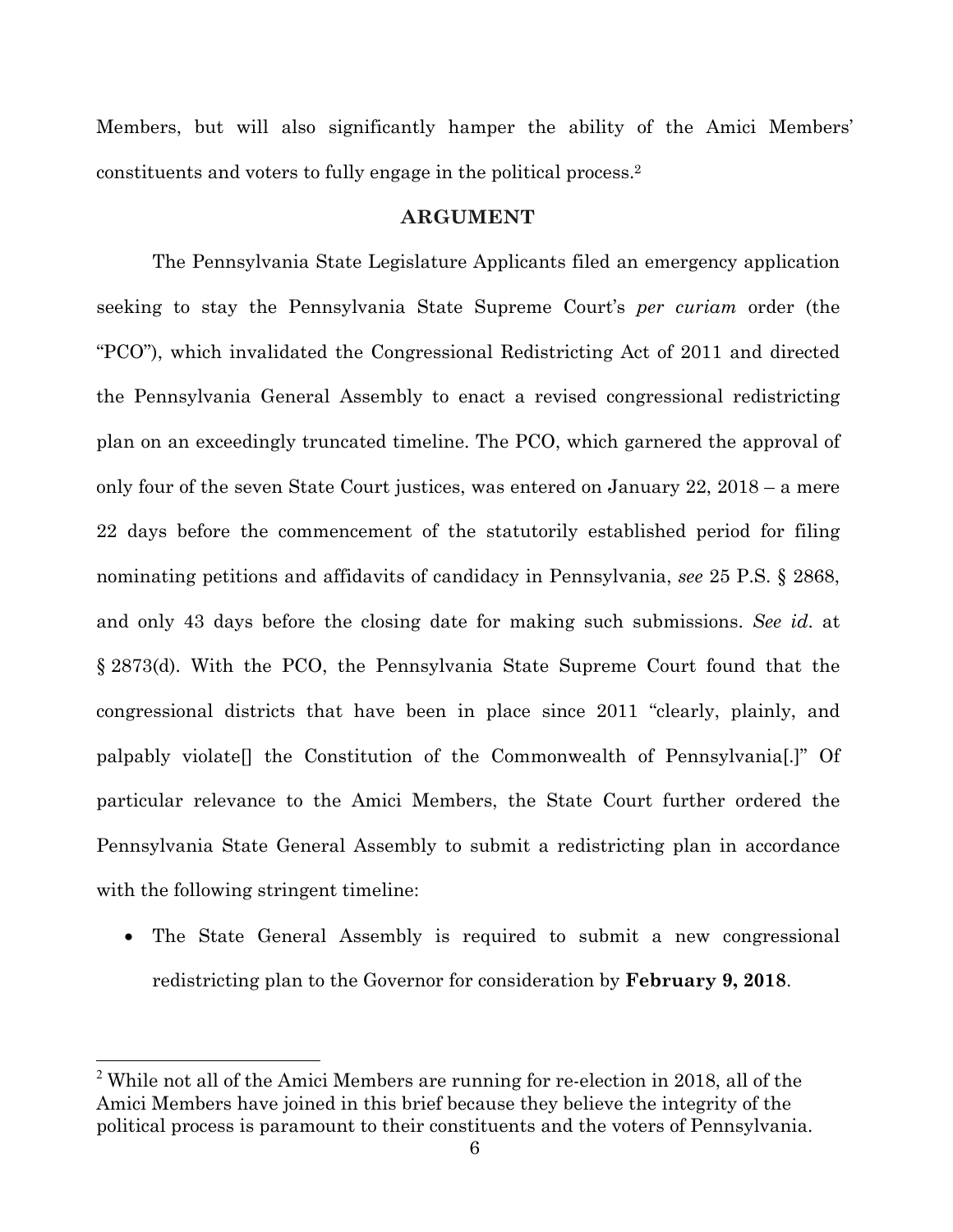- Should the Governor approve of the new proposal, he is required to submit the plan to the State Supreme Court by **February 15, 2018.**
- If the foregoing deadlines are not complied with, or if the Governor does not approve of the State General Assembly's proposal, the State Supreme Court will adopt a redistricting plan of its own.
- Finally, the State Court explained a new congressional districting plan will be available by **February 19, 2018** and instructed the State Executive Branch, which is in charge of administering elections in Pennsylvania, "to take all measures, including adjusting the election calendar if necessary, to ensure that the May 15, 2018 primary takes place as scheduled[.]"

While this condensed timeline for running a campaign is disconcerting on its own, the full measure of the harm to the Amici Members is further illuminated upon a contextual examination. These factors, which are explored below, include: (a) the extended period of reasonable reliance on the current congressional districts, coupled with the challenger-Respondents' inexplicable and unreasonable delay in bringing their objections at such a late date; (b) the March 13, 2018 special election to fill the vacancy in the 18th congressional district, which is moving forward unabated; and (c) the confusion created by conflicting rulings rendered by different courts addressing the same Pennsylvania congressional districts.

Against this backdrop, Amici Members respectfully submit this action should be stayed pending disposition of the State Legislature Applicants' appeal for at least three reasons. *First*, absent a stay from this Court, Amici Members and other congressional candidates, as well as Pennsylvania voters who have been engaged in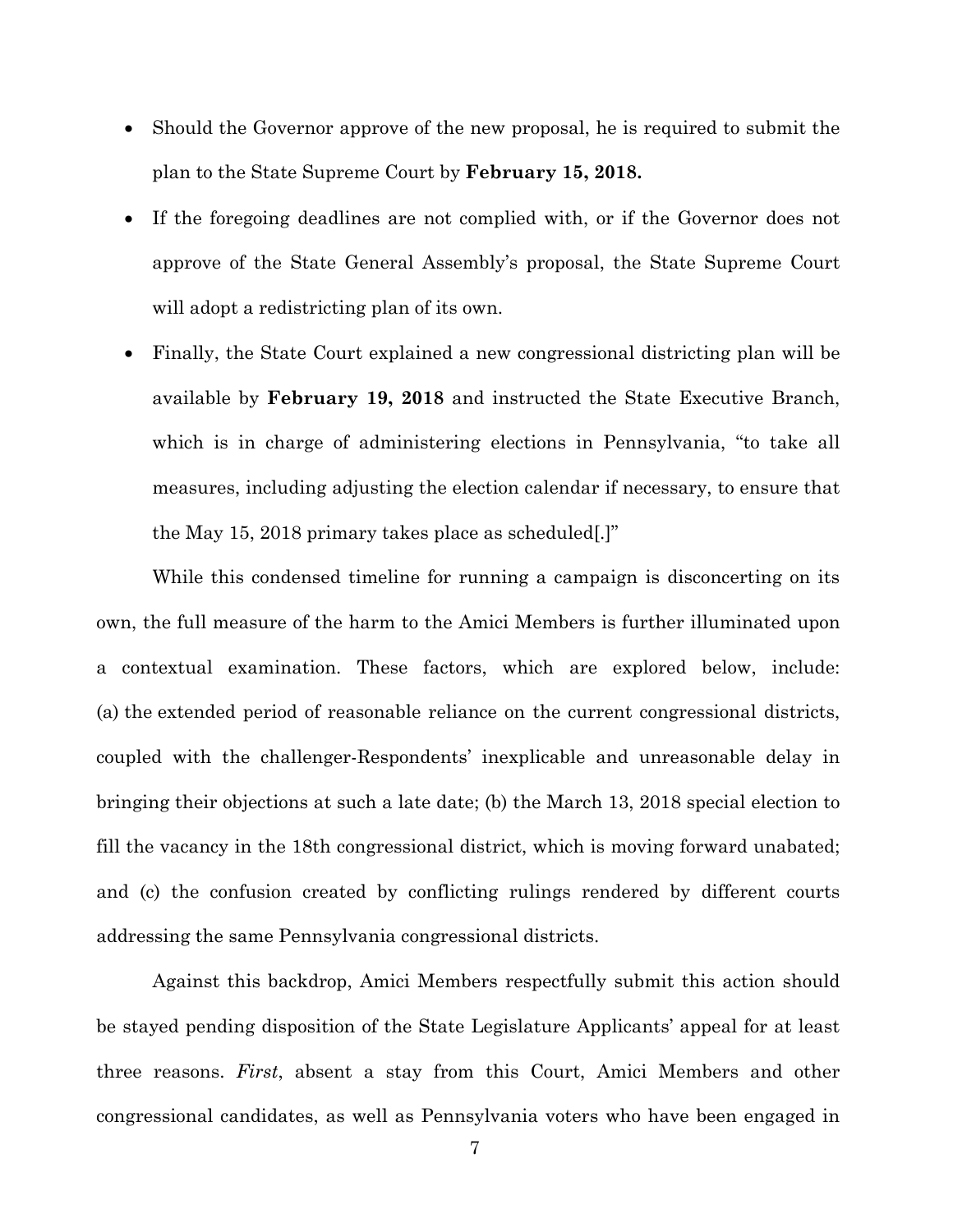the political process, will suffer irreparable harm. *See Hollingsworth v. Perry*, 558 U.S. 183, 190 (2010) (explaining that "[t]o obtain a stay pending the filing and disposition of a petition for a writ of certiorari, an applicant must show[,]" *inter alia*, "a likelihood that irreparable harm will result from the denial of a stay"). *Second*, on balance, the equities in this case militate in favor of staying the State Court's PCO pending further review by this Court. *See id.* ("In close cases the Circuit Justice or the Court will balance the equities and weigh the relative harms to the applicant and to the respondent."). *Third*, as to the merits of the underlying action, not only is there a "reasonable probability" that this Court will grant certiorari, but there is also "a fair prospect" that it will reverse the State Court's PCO below. *Id.* 

### **I. THIS COURT SHOULD STAY THE PCO OF THE STATE COURT BECAUSE, ABSENT SUCH A STAY, AMICI MEMBERS AND PENNSYLVANIA VOTERS WHO HAVE ENGAGED IN THE POLITICAL PROCESS IN REASONABLE RELIANCE ON THE CURRENT DISTRICTS WILL BE IRREPARABLY HARMED.**

This Court should stay the PCO of the Pennsylvania State Supreme Court in order to prevent irreparable harm to Amici Members, their constituents, and other candidates for Congress who have relied on the current congressional district boundaries since they were implemented at the conclusion of the decennial census in 2011. Such reliance, moreover, was justified under any reasonable approach, given that the congressional districts were not challenged by Respondents until more than six years later in the summer of 2017. Many of the Amici Members and other congressional candidates in Pennsylvania have raised close to \$12 million and have exhausted considerable time and resources in preparing for this year's election and making their case to the voters – all in reasonable anticipation that the district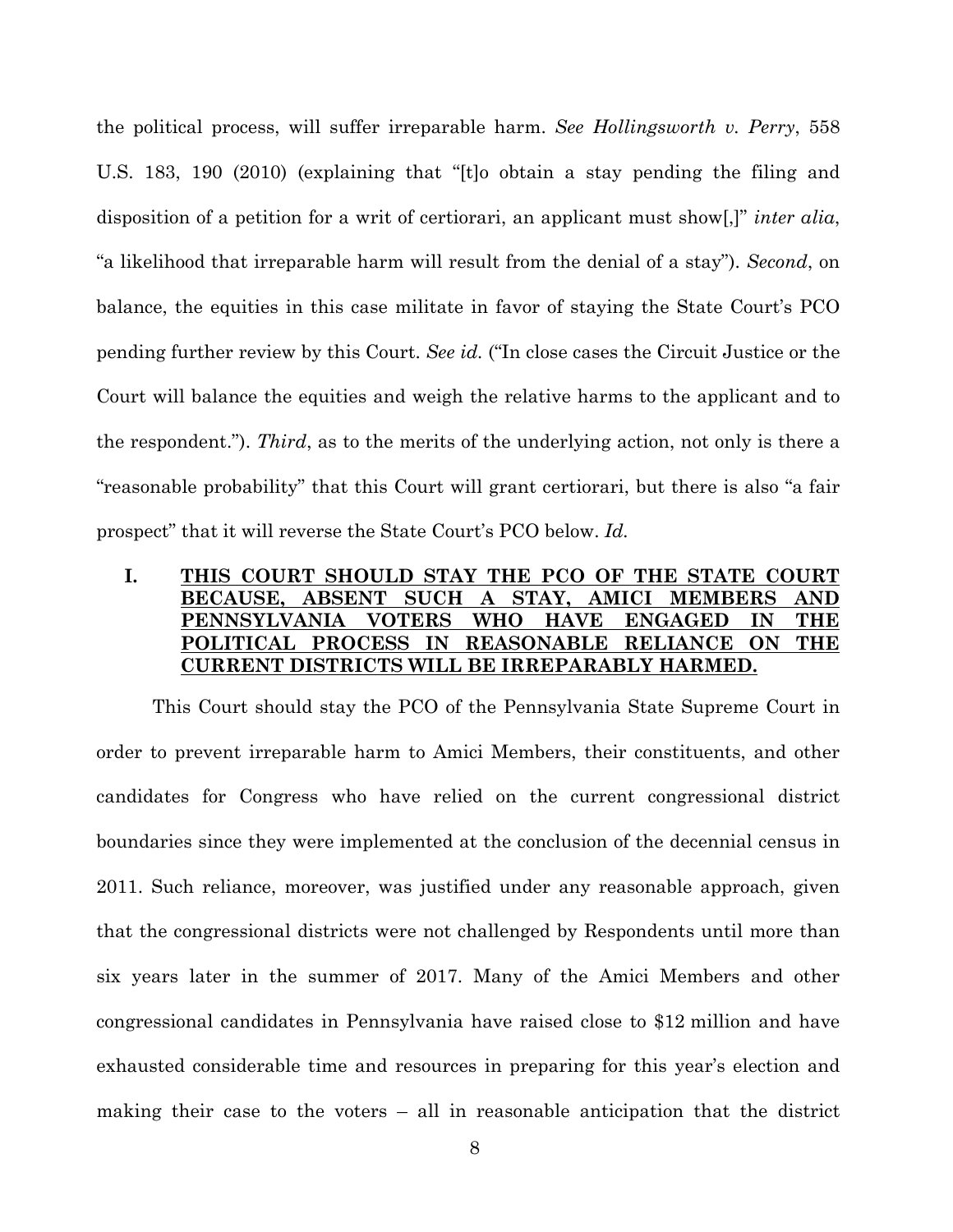boundaries would not be altered before the 2018 election. If a stay is not entered and the redistricting proceeds in accordance with the State Supreme Court's dictate, not only will a substantial portion of the time and money invested by many of the Amici Members and other candidates be rendered a waste, but those same candidates will now be forced to expend additional time and money to become acquainted with their potential new district and introduce themselves to their potential new voters.

Concomitantly, thousands of Pennsylvanians already have engaged in the political process and supported various candidates for Congress to represent them, including Amici Members, under the logical assumption that the current congressional district boundaries would not be summarily dissolved virtually overnight. Although the support of these individuals is difficult to quantify, at least one method of gauging political involvement is accepted as indicative of voter engagement. In the 2018 election cycle, Pennsylvanians contributed over \$1.2 million specifically to congressional candidates running in their congressional districts. Conventional wisdom and common experience dictate that a significant portion of these contributors donated as an expression of support for a candidate to represent *them* in Congress. If the State Court's PCO is not stayed, the effort and monetary contributions of many Pennsylvanians will have been made to support individuals who do not and/or cannot represent them in Congress.

Importantly, these pernicious consequences are not merely a matter of inconvenience, but rather, implicate core principles of the political system and, thus, a stay is the only adequate remedy. Turning, initially, to the potential institutional assault on the electoral system, far from being an ancillary issue, or an accidental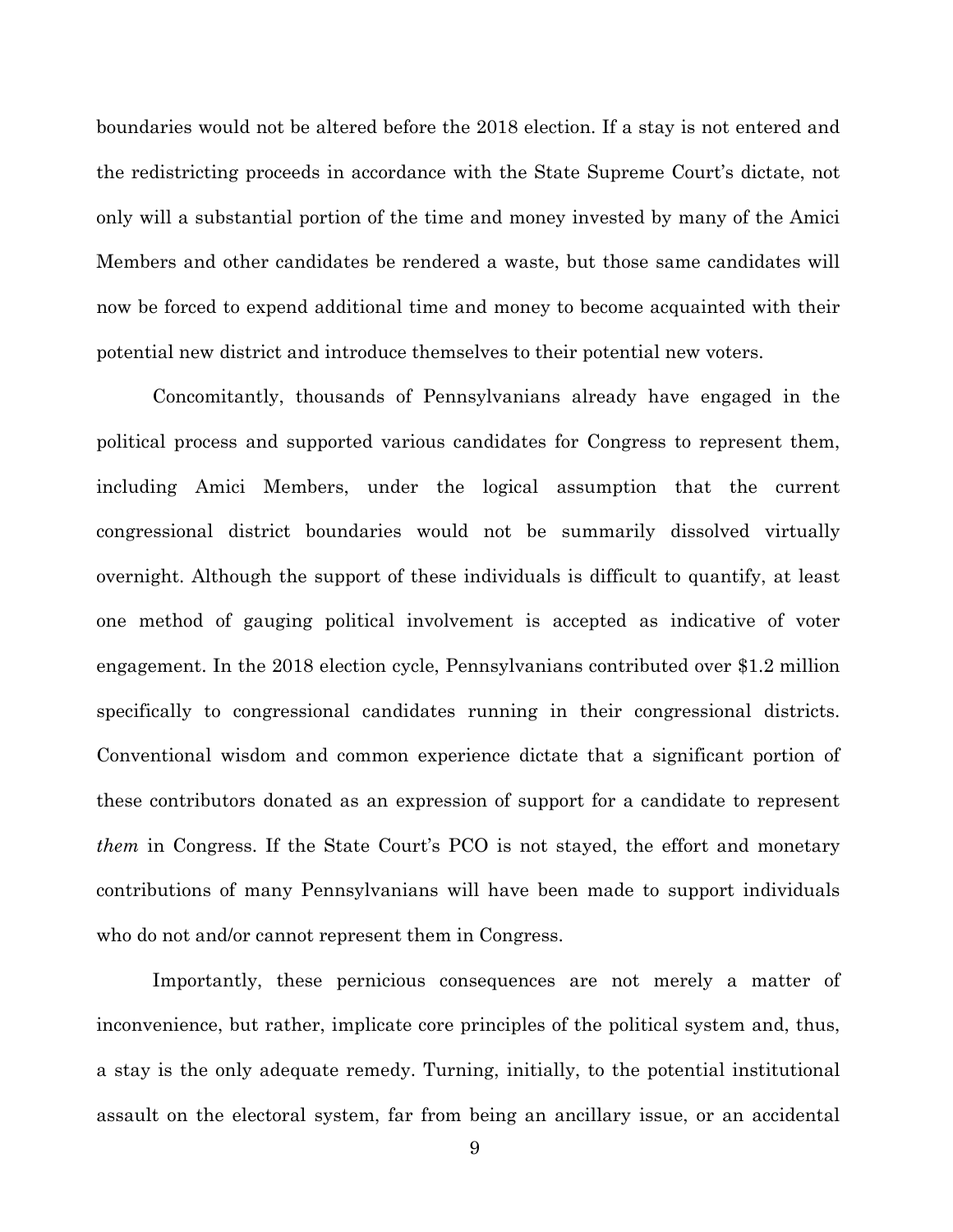product of the political system, a full and vigorous campaign is a central aspect of American democracy, whereby the candidates are forced to explain their position on issues that the electorate find important. *Eu v. San Francisco Cty. Democratic Cent. Comm*., 489 U.S. 214, 223 (1989) ("We have recognized repeatedly that debate on the qualifications of candidates is integral to the operation of the system of government established by our Constitution." (internal citations, quotation marks and brackets omitted)). Indeed, it is through this process that the voters assess the competing views of the candidates and cast their vote for the person that they believe is bestsuited to represent their interests.

Furthermore, while much of the harm is stated in monetary terms, which is typically not considered irreparable, the diminution of campaign funds involve special considerations that are palpably distinct from other financial damages. As this Court has recognized, the reality of political campaigns is such that the ability of candidates to provide a complete exposition of their ideas and positions is largely dependent on the amount of money they can spend. *See Buckley v. Valeo*, 424 U.S. 1, 19 (1976) ("[V]irtually every means of communicating ideas in today's mass society requires the expenditure of money. The distribution of the humblest handbill or leaflet entails printing, paper, and circulation costs. Speeches and rallies generally necessitate hiring a hall and publicizing the event."). Of course, this is not to say that campaign expenditures are the sole factor in elections, or that they are necessarily dispositive of success; but, as acknowledged by this Court, they are determinative of the quantity of a campaign's communication. *See id*. ("A restriction on the amount of money a person or group can spend on political communication during a campaign necessarily reduces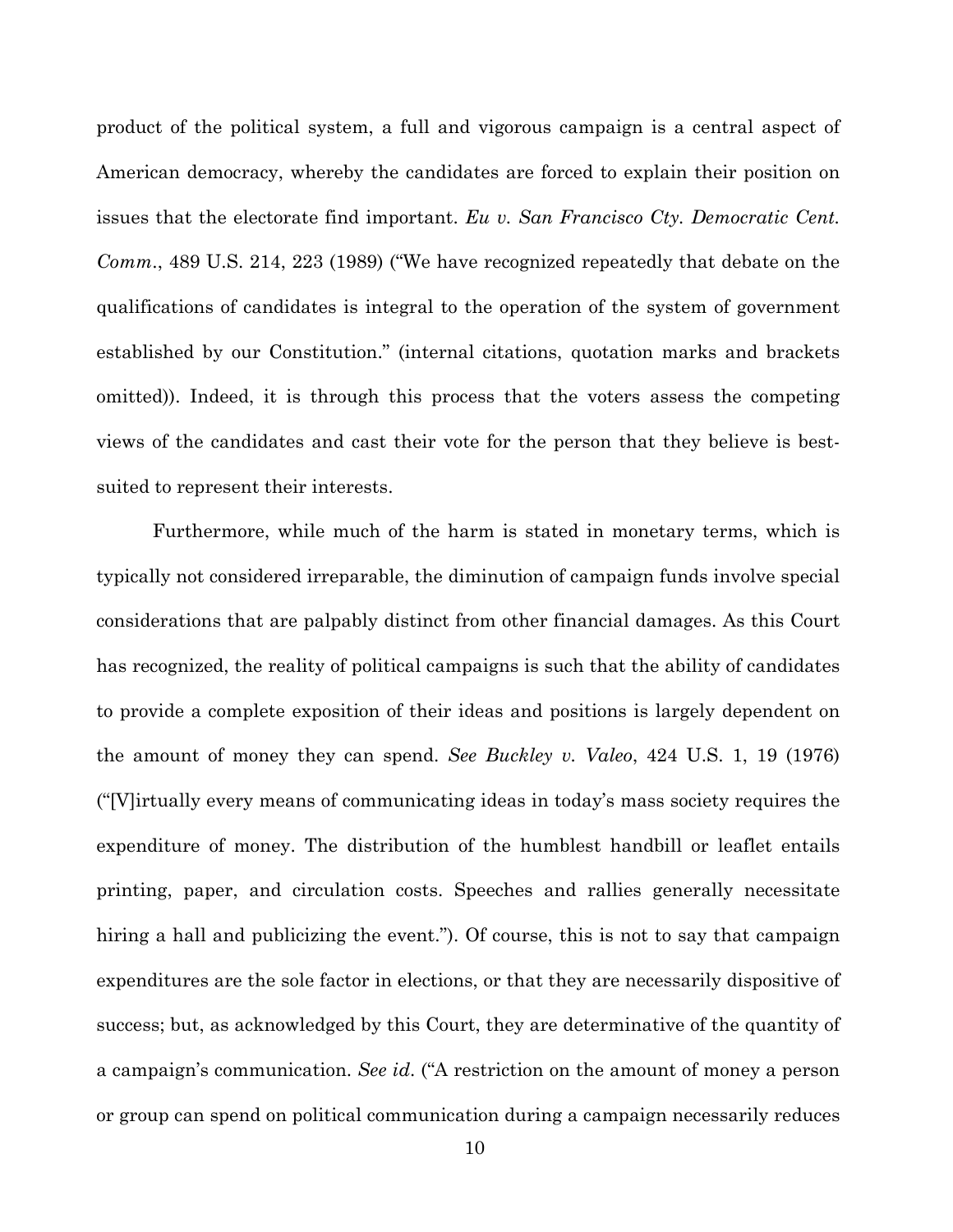the quantity of expression by restricting the number of issues discussed, the depth of their exploration, and the size of the audience reached."). Thus, the potential harm here is more properly characterized as implicating free speech concerns rather than mere quantifiable financial loss.

In light of the central role played by campaigns in the modern political system, it is perhaps unsurprising that this Court has cautioned against reflexive and immediate invalidation of electoral districts, even where a constitutional infirmity is discernable. *See Reynolds v. Sims*, 377 U.S. 533, 585 (1964). As explained in *Reynolds*, in determining whether "withholding … immediately effective relief in a legislative apportionment case" is appropriate, a court should consider various equitable factors, including "the proximity of a forthcoming election" and the potential for "disruption of the election process[.]" *Id*.

Consistent with such constructs, three of the seven Pennsylvania State Supreme Court justices issued responsive dissenting statements to the PCO, specifically disagreeing with the hurried approach adopted by the majority of their colleagues. Importantly, the concerns they expressed on this subject were not merely ancillary observations made as part of a broader disagreement with the majority's ultimate holding, but rather, were the central focal point of their opinions. For instance, Chief Justice Saylor acknowledged the "substantial concerns as to the constitutional viability of Pennsylvania's current congressional districts," but explained that "at this juncture[,]" he "would not … upset those districts, in such an extraordinarily compressed fashion, and without clarifying – for the benefit of the General Assembly and the public – the constitutional standards by which districting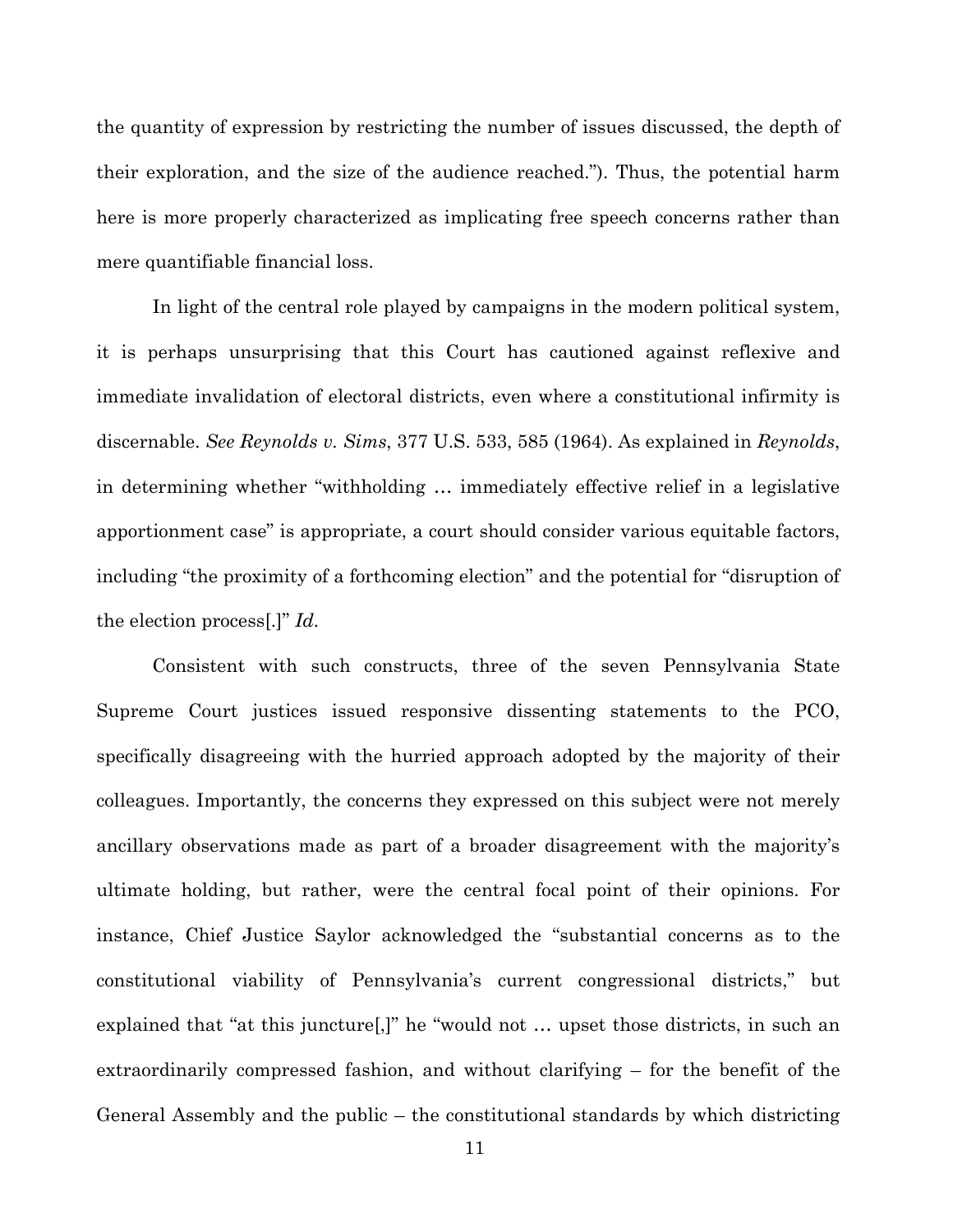is now being adjudged in Pennsylvania." *League of Women Voters of Pa. v. Commonwealth of Pennsylvania*, No. 159 MM 2017, *slip op.* at 3 (Pa. Jan. 22, 2018) (*per curiam*) (Saylor, C.J., dissenting); *see also id.*, *slip op.* at 2 (Mundy, J., dissenting) ("I am … troubled by the order striking down the 2011 Congressional map on the eve of our midterm elections[.]"). Justice Baer, for his part, authored a concurring and dissenting statement *expressly agreeing* with the Court's constitutional pronouncement, but "believe[d] it more prudent to apply [the] holding in this case to the 2020 election cycle," in part, because it would "provid[e] candidates and their supporters the opportunity to campaign in their newly established districts[.]" *Id.*, *slip op*. at 3 (Baer, J., concurring and dissenting). Indeed, his dissent succinctly captures the irreparable harm that is certain to result from superimposing new congressional boundaries at this late stage of the 2018 election:

I believe the dangers of implementing a new map for the May 2018 primary election risks '[s]erious disruption of orderly state election processes and basic governmental functions.' It is naïve to think that disruption will not occur. Prospective candidates, incumbents and challengers alike, have been running for months, organizing, fundraising, seeking their party's endorsements, determining who should be on canvassing and telephone lists, as well as undertaking the innumerable other tasks implicit in any campaign - all with a precise understanding of the districts within which they are to run, which have been in place since 2011. The change of the districts' boundary lines at this time could result in candidates, again incumbents and challengers alike, no longer living in the districts where they have been carrying out these activities for a year or more.

*Id.* at 2 (quoting *Butcher v. Bloom*, 203 A.2d 556, 568 (Pa. 1964); *see also id., slip op.* 

at 2 (Saylor, C.J., dissenting) ("I hold the view that restraint is appropriate, particularly in light of the timing of the present challenge to a congressional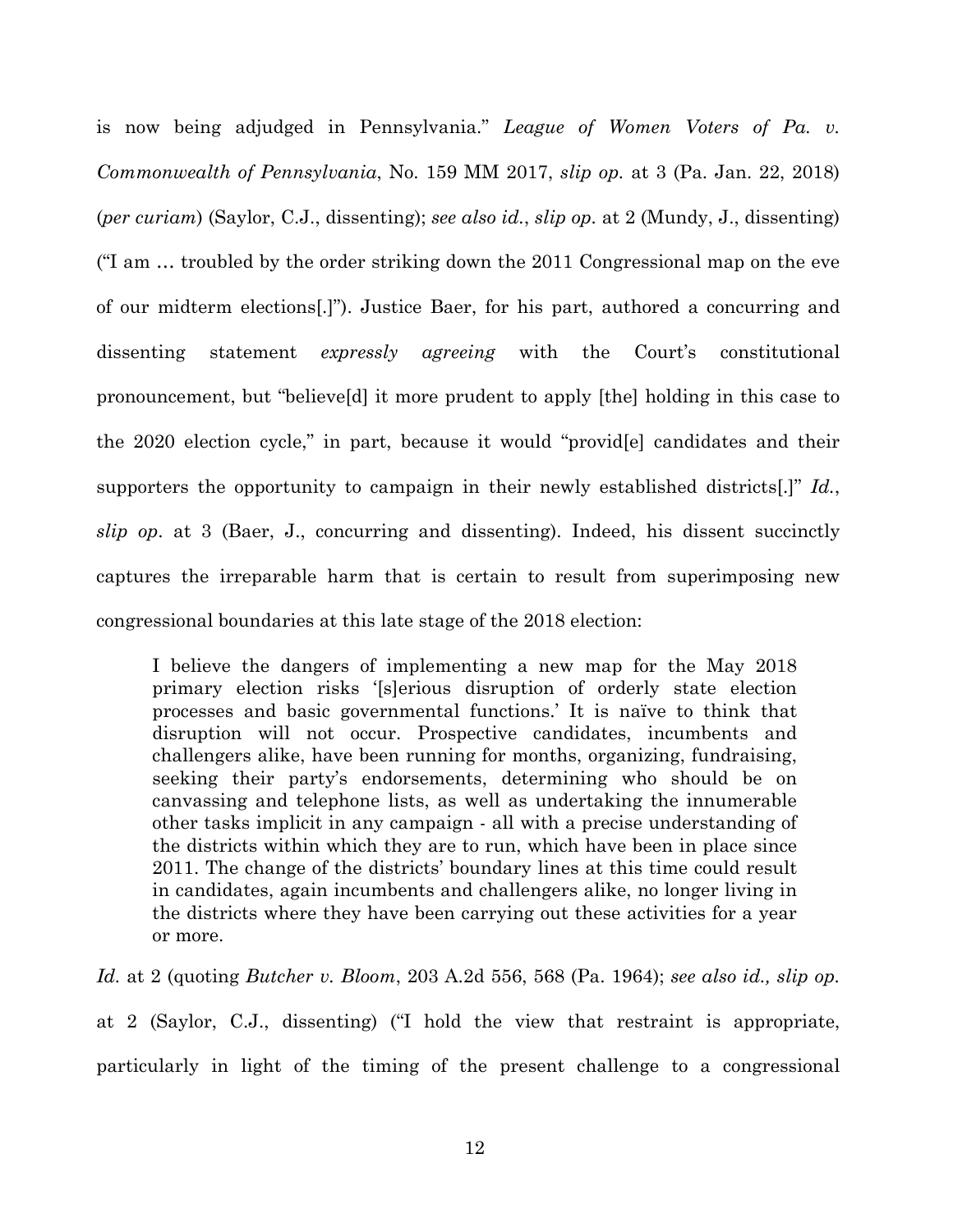redistricting plan that was enacted in 2011 and the proximity of the impending 2018 election cycle.").

Aside from Justice Baer's cogent exposition of the potential harm that will occur from disrupting campaigns that, as a practical matter, have been under way for some time, the interplay between the Pennsylvania State Election Code and the timeline prescribed by the State Court's PCO creates further difficulties. According to the State Court, the congressional boundaries will be set by February 19, 2018 – 85 days before the primary *must be held*. *See* 25 P.S. § 2753(a) ("There shall be a General primary preceding each general election which shall be held on the third Tuesday of May in all even-numbered years…"). Of course, requiring candidates to introduce themselves to voters – and also expecting voters to make an informed decision – in less than three months is an exercise in futility.

Quite apart from that, but equally troubling, however, is that under the State Election Code, the first day for circulating petitions to gather the requisite signatures to earn a place on the ballot is February 13, 2018, *see* 25 P.S. § 2868 ("No nomination petition shall be circulated prior to the thirteenth Tuesday before the primary[.]"), and the last day is March 6, 2018. *See id.* at § 2873(d) ("All nomination petitions shall be filed on or before the tenth Tuesday prior to the primary."). Thus, even if one were to operate under the highly unrealistic assumption that the congressional candidates and the volunteers on whom they rely to circulate such petitions will be able to effectively undertake this task immediately on February 19, 2018, many of the Amici Members and other congressional candidates would have only 15 days to obtain the 1,000 signatures needed to appear on the ballot, instead of the 21 days that is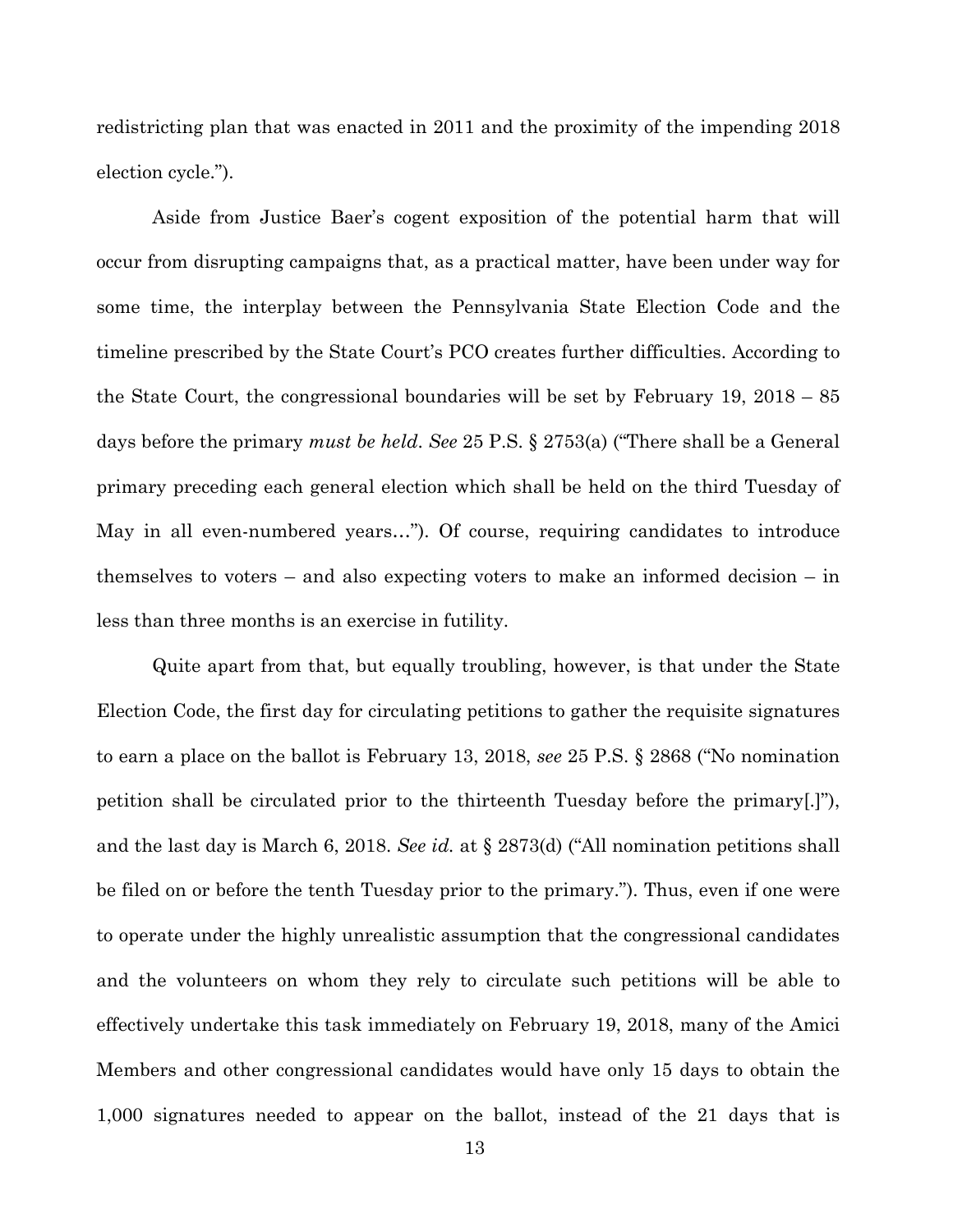traditionally afforded by state statute. Six days may seem *de minimis* in the grand scheme of things, but in this context, it constitutes nearly one-third of the time that is normally available to secure a ballot position. And this harm is not merely speculative; indeed, the Pennsylvania Department of State recently posted the following guidance on nominating petitions, showing the chaos introduced by the

State Supreme Court's PCO:

### IMPORTANT NOTICE REGARDING NOMINATION PETITION FILING

In light of the Supreme Court's ruling on Pennsylvania's Congressional Reapportionment Plan, nomination petition forms and instructions for the office of Representative in Congress are not available at this time.

#### The Department of State is making nomination petition forms available online for all candidates **EXCEPT CANDIDATES FOR REPRESENTATIVE IN CONGRESS**.

Candidates for Representative in Congress should check the Department of State's website for additional information in the coming weeks regarding the availability of nomination petition forms, as well as information about the revised schedule for circulating and filing nomination petitions for the office of Representative in Congress. **The Department will make nomination petition forms and instructions available for the office of Representative in Congress as soon as possible after a new Congressional Reapportionment Plan is approved.**

The dates and deadlines for nomination petition filing published in the 2018 Election Calendar apply **ONLY** to candidates for the following offices:

- United States Senator
- Governor
- Lieutenant Governor
- Senator in the General Assembly
- Representative in the General Assembly
- Democratic State Committee Member
- Republican State Committee Member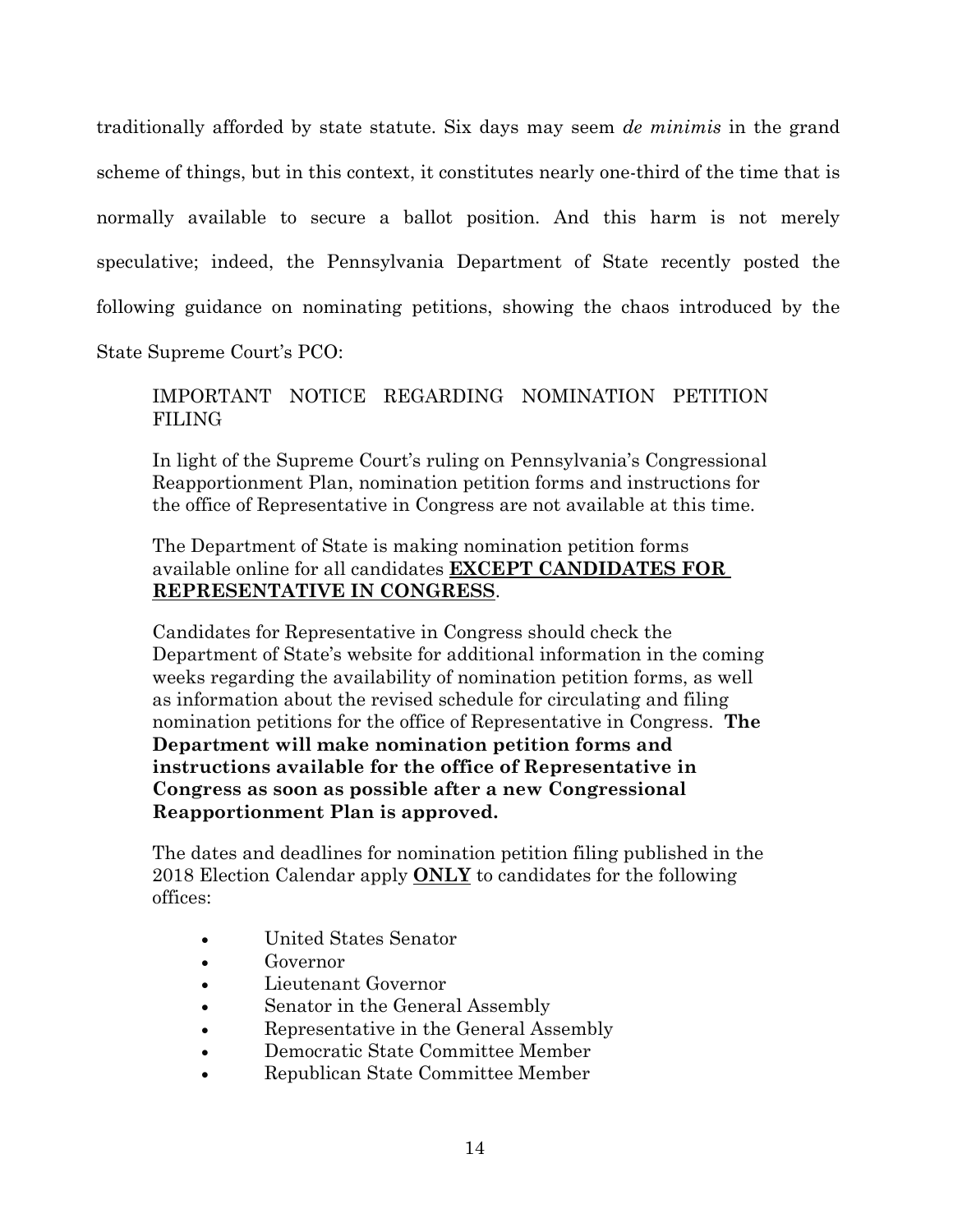If you have any questions, please call the Bureau of Commissions, Elections and Legislation toll-free at 1-877-868-3772.

Pennsylvania Department of State, *Running for Office* (emphasis in original), *available at:* http://www.dos.pa.gov/VotingElections/CandidatesCommittees/ RunningforOffice/Pages/default.aspx#.VBMGyvldUQ0 (last visited Jan. 25, 2018).

Notably, insofar as the State Court's PCO directs the State Executive Branch "to take all measures, including adjusting the election calendar if necessary, to ensure that the May 15, 2018 primary takes place as scheduled[,]" the State Executive Branch does not have the authority to adjust this specific aspect of the calendar as it statutorily prescribed. Not only are these matters expressly governed by the aforementioned statutory provisions set forth by the State Legislature, but this power cannot be fairly regarded as being subsumed within the powers and duties delegated to the executive agency charged with administering elections. *See* 25 P.S. § 2621. Accordingly, absent a legislative enactment to the contrary, *March 6, 2018 will remain the deadline for filing nominating petitions* and, whatever adjustments the State Executive Branch deems necessary to implement the new redistricting plan smoothly, *it cannot* reset that window.

In sum, a stay is the only mechanism for preventing the irreparable harm to the electoral process, which (arguably) is the most important central tenant of American democracy.

#### **II. THE EQUITIES OF THIS CASE MILITATE IN FAVOR OF STAYING THE DECISION OF THE STATE COURT.**

Because a stay is principally an equitable remedy, where appropriate, the Court will also balance the equities to determine whether the circumstances warrant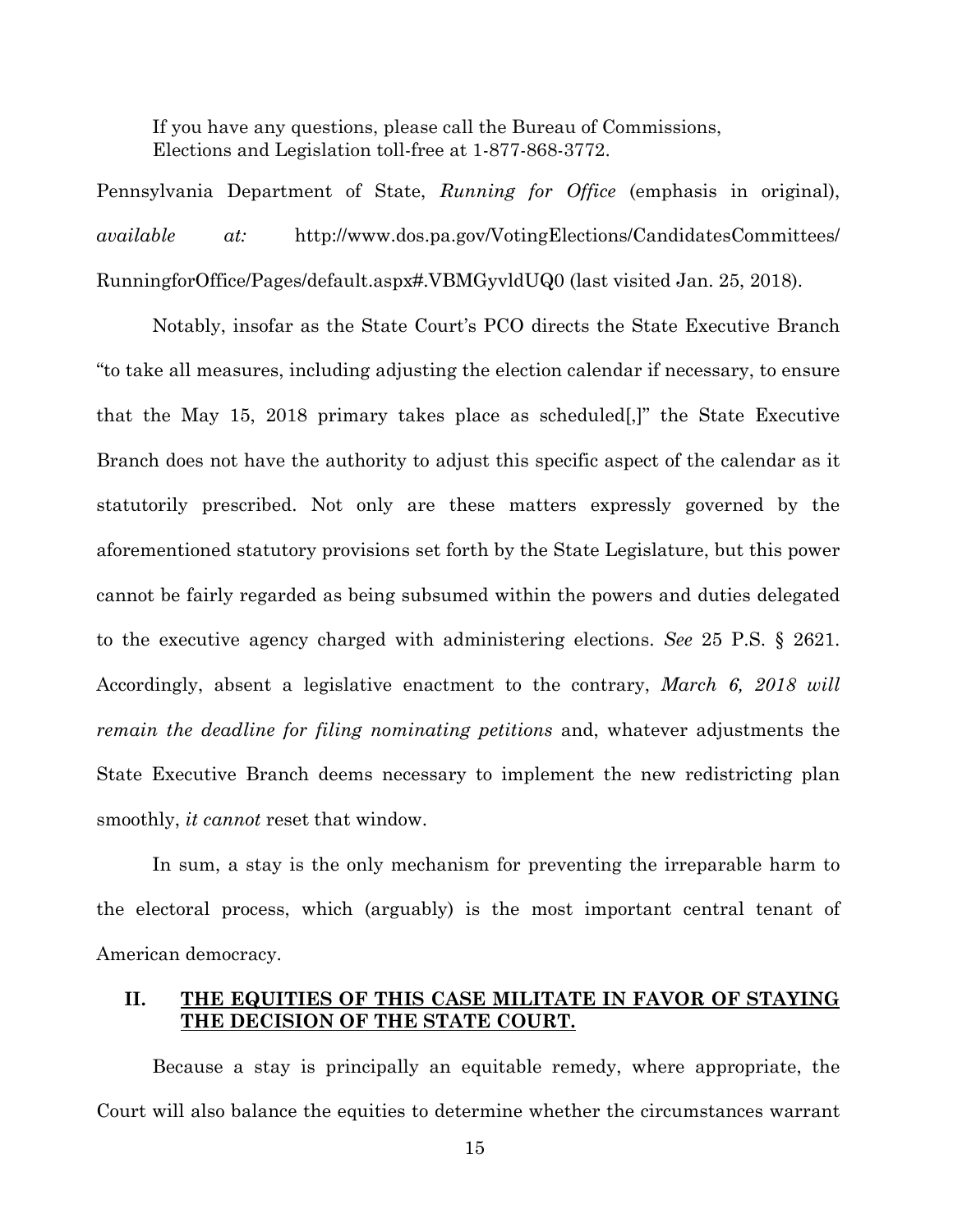such relief. *See Hollingsworth*, 558 U.S. at 190. Recourse to such analysis is particularly appropriate in the context of a court order affecting an imminent election, such as the one presently at issue. Indeed, as explained by this Court, "[i]n awarding or withholding immediate relief, a court should … act and rely upon general *equitable principles*." *Reynolds v. Sims*, 377 U.S. 533, 585 (1964), but should remain mindful, of "considerations specific to election cases[.]" *Purcell v. Gonzalez*, 549 U.S. 1, 4 (2006). One such precept that is unique to election cases is that courts should avoid fashioning relief that is likely to confuse voters. *See Williams v. Rhodes*, 393 U.S. 23, 35 (1968) (acknowledging a constitutional violation in a state's election statute, but refraining from ordering a last minute change that would risk confusion); *Purcell*, 549 U.S. at 5 (recognizing that preventing voter confusion is a sound basis for abstaining from immediately invalidating electoral districts); *Munro v. Socialist Workers Party*, 479 U.S. 189, 194 (1986) (explaining that states have a compelling interest in reducing voter confusion). This Court's particular aversion to interposing last-minute changes in the context of election cases is premised on the fact that confusion almost invariably results in lower turnout. *See, e.g.*, *Purcell*, 549 U.S. at 4-5 (2006) (explaining that voter confusion is an "incentive to remain away from the polls").

Presently, in addition to the self-evident confusion that would ordinarily result from promulgating new congressional districts less than three months before the election, two circumstances that are unique in this action further amplify the potential confusion.

The first issue is the March 13, 2018 special election to fill the vacancy in the 18th congressional district. According to the State Supreme Court's PCO, that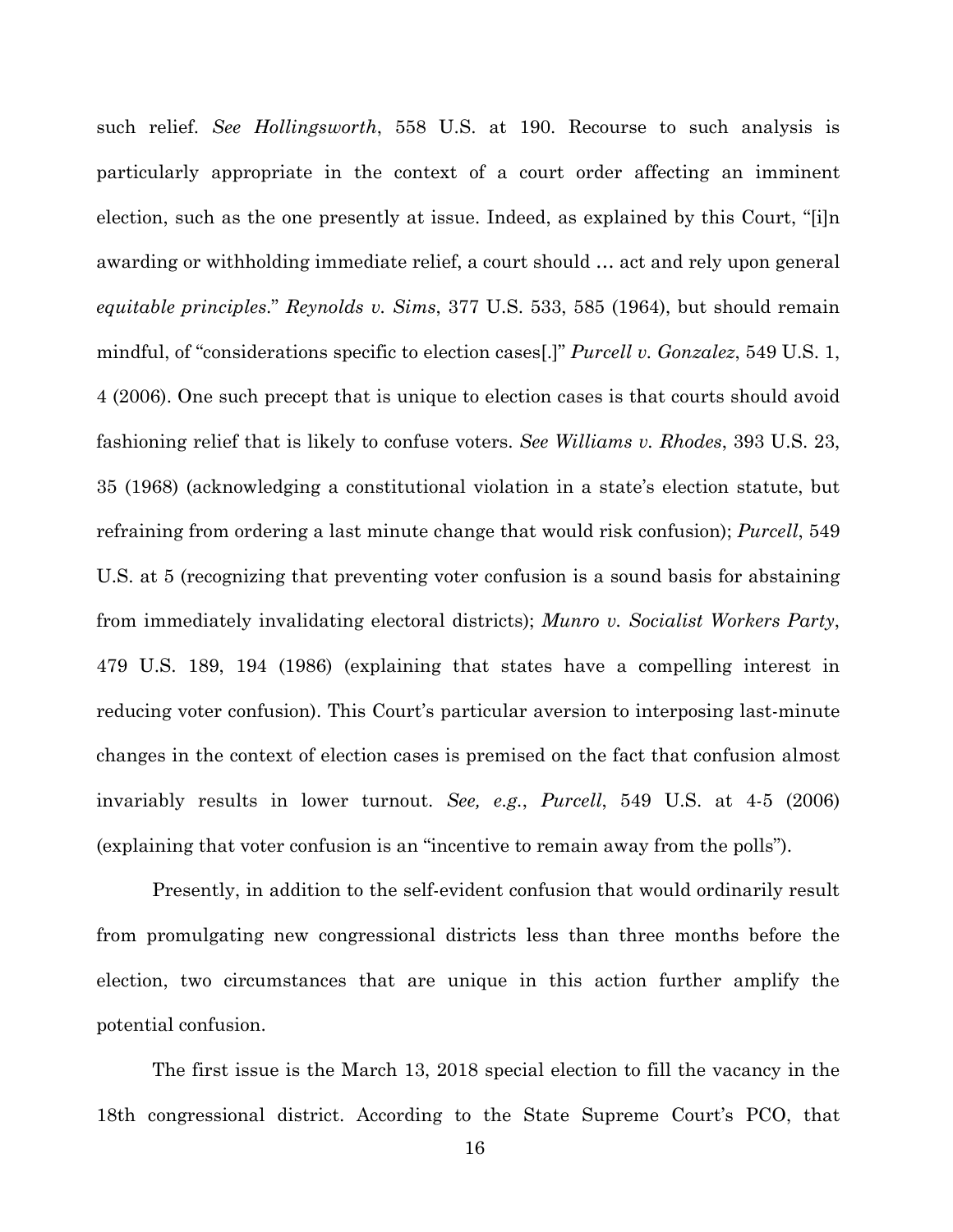election must proceed in accordance with the existing congressional boundaries; i.e., the ones the PCO just declared unconstitutional. While at first glance, excluding the special election from the operation of the PCO appears to make the ruling more manageable, the State Court's handling of this issue, in fact, further exacerbates the confusion. Aside from the immense hardship on the candidates from the 18th district, who likely will be forced to run in a reconfigured version of the 18th district a mere two months after the special election, the formulation adopted by the State Court is bound to throw the Southwestern part of Pennsylvania into sheer chaos and further depress what will likely be low voter turnout in the off-cycle, off-month special election. *See* Natasha Lindstrom, *Democrat Austin Davis Wins State House Special Election in Mon Valley*, TribLive (Jan. 23, 2018) (noting voter turnout for January 2018 special election for vacant Pennsylvania State House seat in Southwestern Pennsylvania was just 10.6 percent), *available at*: http://triblive.com/politics/ politicalheadlines/13215388-74/democrat-austin-davis-wins-state-house-specialelection-in-mon-valley (last visited Jan. 25, 2018).

Congressional candidates whose new district may include areas that are currently part of the 18th district will be forced to campaign in such areas alongside the current candidates for the special election. Thus, given the proximity of the March special election to the May primary, it is not only plausible, but quite likely that voters will be simultaneously exposed to appeals for votes from different candidates running for Congress in different districts. Those voters will be eligible to vote for one of the candidates in March, and the other in May because they will be, in effect, eligible voters in *two different districts at the same time*. On the other hand, voters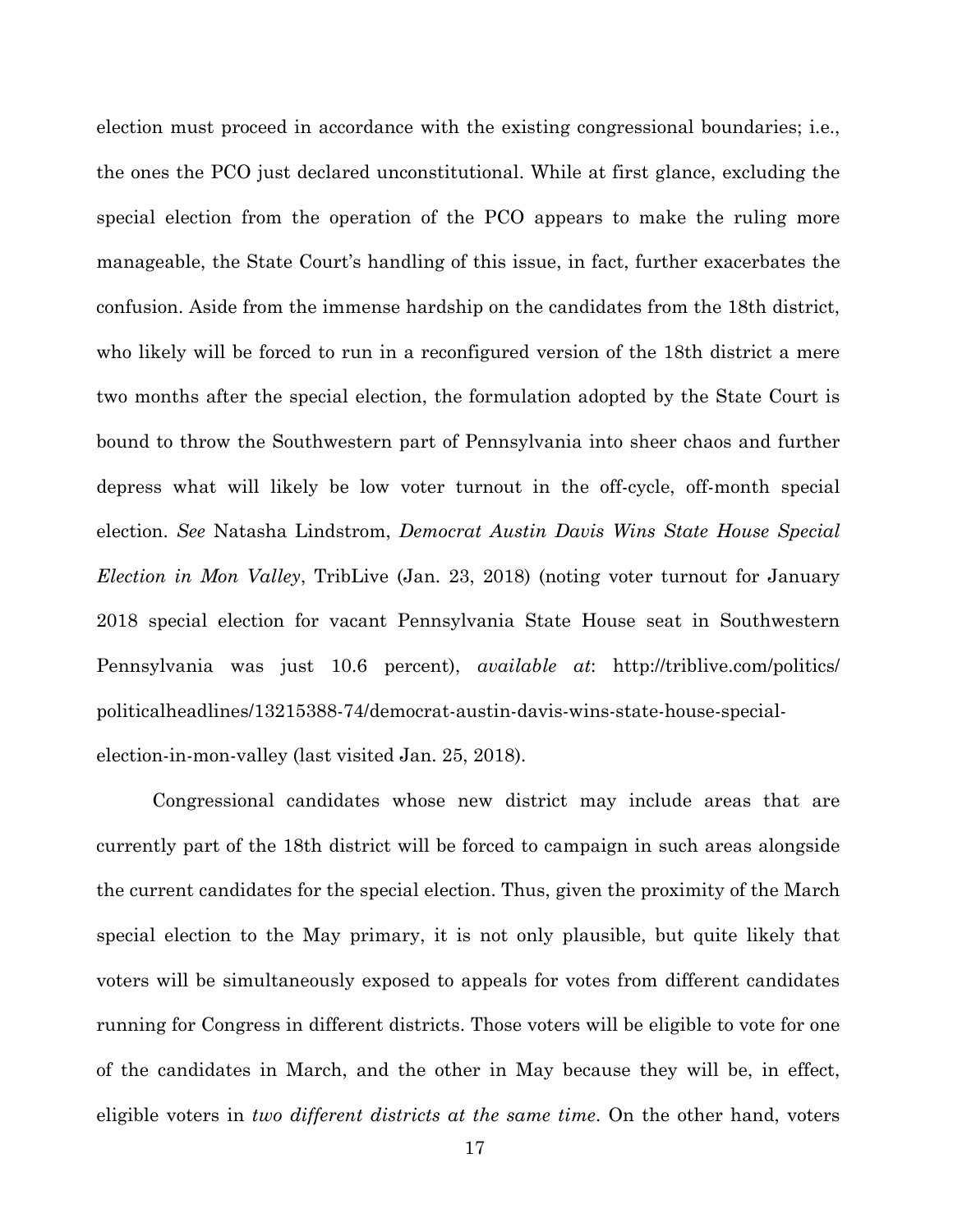who had no part in the March special election, will be asked to vote in a primary that includes the candidates from that election in May. Again, Justice Baer's dissenting statement to the State Court's PCO articulates this difficulty aptly:

[T]he 18th Congressional District in southwestern Pennsylvania is worthy of specific mention. A special election will be held there on March 13, 2018. If a new map is indeed implemented for the 2018 election, voters in this district would be electing a representative in March in one district while nomination petitions would be circulating for a newly-drawn district, which may or may not include the current candidates for the special election. Again and respectfully, I find the likelihood for confusion, if not chaos, militates strongly against my colleagues' admittedly admirable effort to correct the current map prior to the May 15, 2018 primary election

*League of Women Voters of Pa. v. Commonwealth of Pennsylvania.*, No. 159 MM 2017,

*slip op*. at 2 (Pa. Jan. 22, 2018) (*per curiam*) (Baer, J., concurring and dissenting).

The following is an illustrative hypothetical, involving a voter who currently resides in the 18th congressional district, but after the State Court's redistricting plan is adopted, will be a resident of the 12th congressional district.3 On March 3, ten days before the special election, he retrieves a flyer from his mailbox urging him to vote for one of the candidates in the forthcoming special election. As he is walking back to his house, he is stopped by a volunteer, who, eager to collect as many signatures as possible before the March 6 deadline, asks him to sign the nominating petition for one of the candidates in the 12th congressional district. The practical reality is that most voters who find themselves in such a situation will never receive an adequate explanation of what has precisely occurred and, as such, are likely to

 $\overline{a}$ 

<sup>3</sup> While the manner in which the districts will be redrawn is not entirely clear at this juncture, suffice it to say that it is difficult (if not impossible) to imagine a scenario in which the 18th district, or any other district, will be unaffected.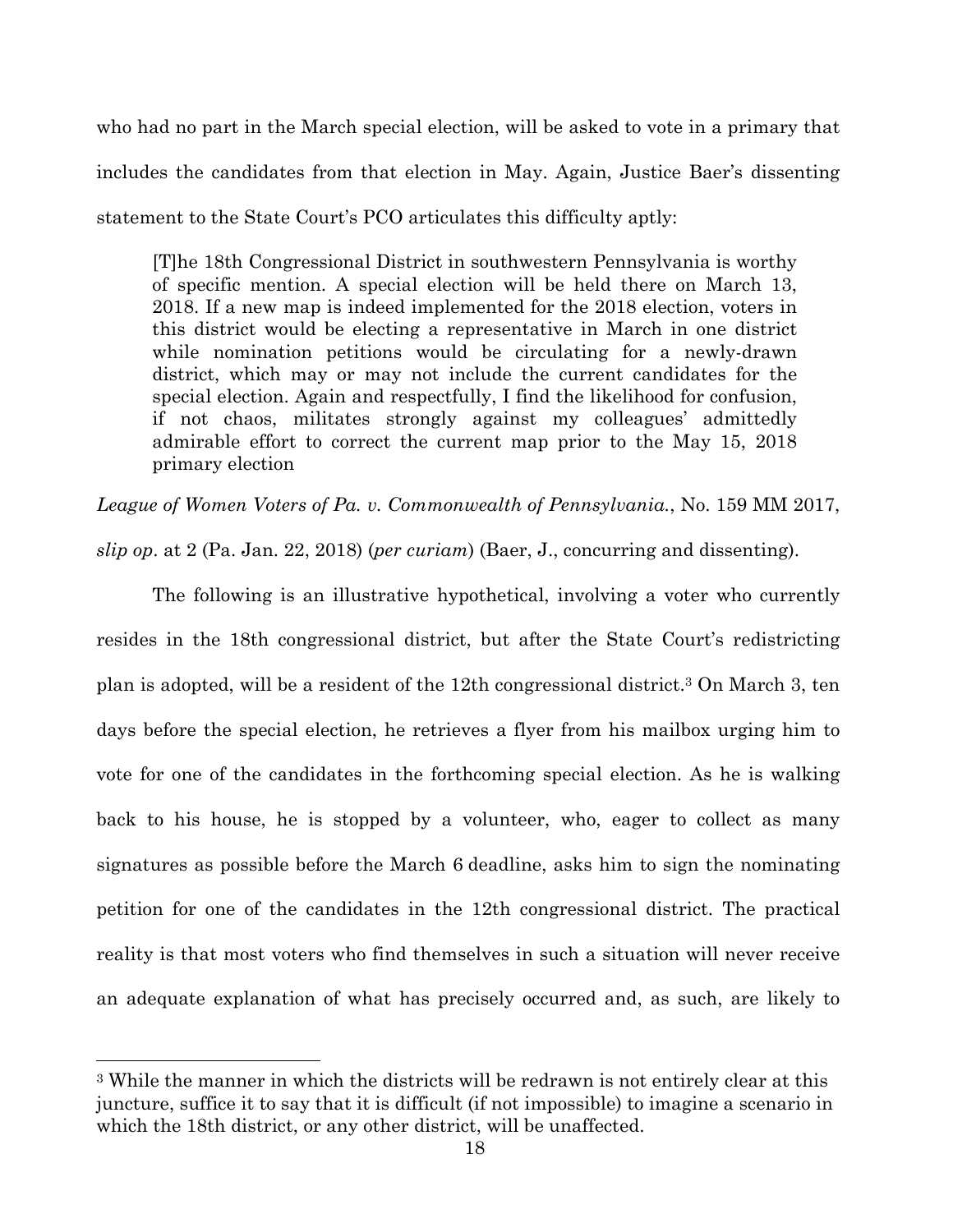either not vote, or assume that they are not eligible to vote or otherwise participate in one or both of the elections. Such a state of voter confusion should not be countenanced.

Further adding to the disarray is the extensive multi-forum litigations that have been filed related to congressional redistricting in Pennsylvania. Because the same fundamental challenge to these boundaries has proceeded in three separate actions filed in state and federal courts, the public has been inundated with information that is ostensibly inconsistent. As this Court explained in *Purcell*, "[c]ourt orders affecting elections, *especially conflicting orders*, can themselves result in voter confusion and consequent incentive to remain away from the polls. As an election draws closer, that risk will increase." *Purcell*, 549 U.S. at 5.

Considering the events of the last month against the backdrop of *Purcell*, it is easy to understand the confusion contemplated by the Court. On December 29, 2017, Judge Kevin Brobson of the Commonwealth Court of Pennsylvania, issued recommended findings of fact and conclusions of law in this case finding the congressional districts constitutional. Given the unique procedural posture of this case, those recommended findings of fact and conclusions of law by the Commonwealth Court judge, unlike most others issued by that tribunal, did not have precedential force and, in fact, were flatly rejected by a majority of the State Supreme Court. Nevertheless, the Commonwealth Court judge's recommended findings of fact and conclusions of law were potentially understood by the public as legally dispositive based on reporting on the ruling. *See, e.g.*, Jonathan Lai, *Judge's Early Recommendation: Pa. Congressional Map Partisan But Not Unconstitutional*,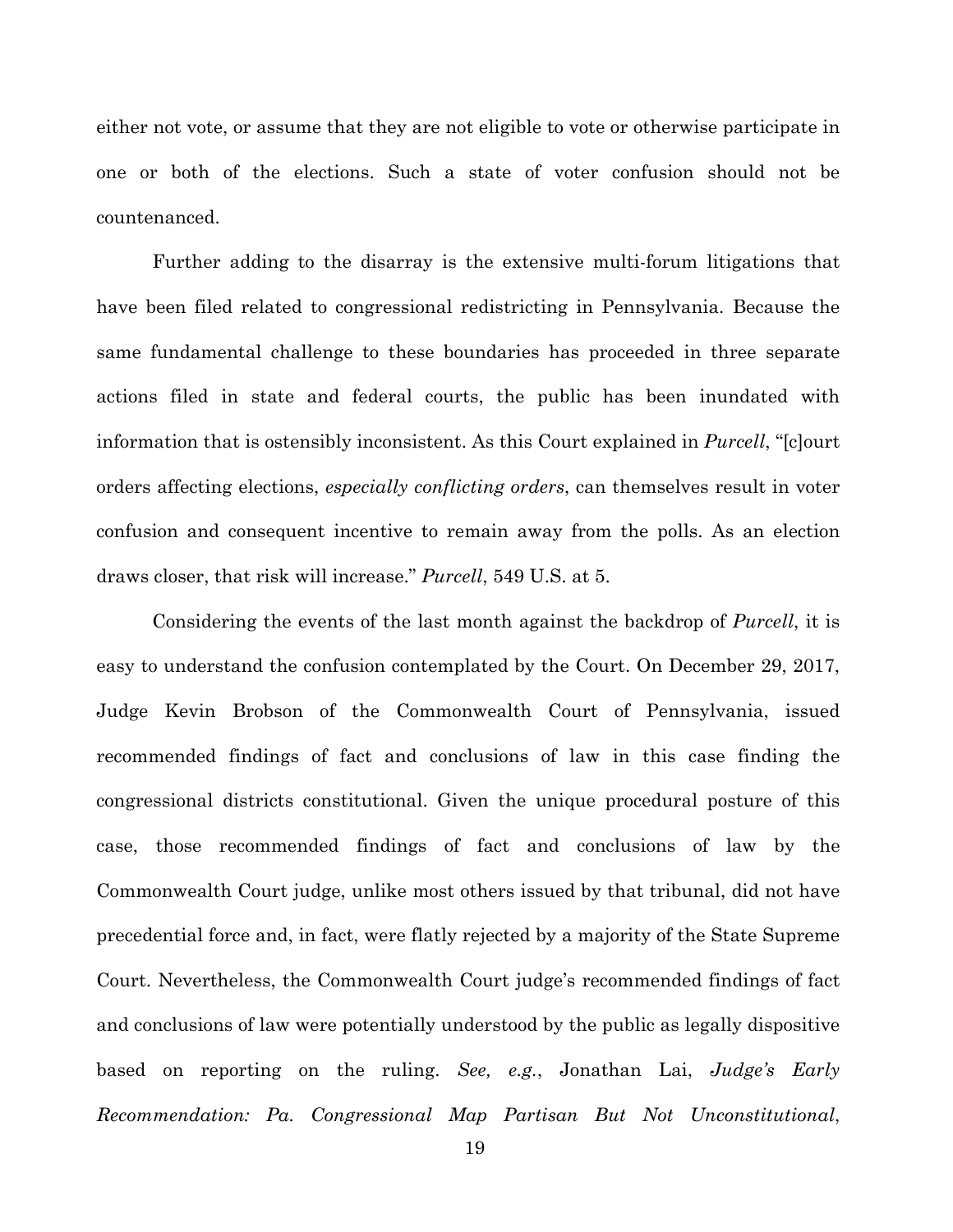Pittsburgh Post-Gazette (Dec. 29, 2017), *available at*: http://www.post-gazette.com/ news/politics-state/2017/12/29/gerrymandering-Pa-congressional-map-partisan-notunconstitutional-Judge-Brobson/stories/201712290201 (last visited Jan. 25, 2018). Again, in a widely publicized opinion issued on January 10, 2018, the United States District Court for the Eastern District of Pennsylvania rejected a similar constitutional challenge to Pennsylvania's congressional districts and declined to invalidate those districts. This is precisely the scenario anticipated by the Court in *Purcell*. Not only is the election imminent, but there have also been several ostensibly conflicting orders that have been issued by multiple courts. In sum, voter confusion is not only likely but it is already occurring. *See, e.g.*, Steve Esack and Laura Olson, *Confused About the Pennsylvania Congressional Map Ruling? Here's a Primer*, The Morning Call (Jan. 24, 2018), *available at*: http://www.mcall.com/news/nationworld/ pennsylvania/mc-nws-congressional-districts-explained-20180123-story.html (last visited Jan. 25, 2018). Thus, the Court should intercede and grant appropriate relief.

#### **CONCLUSION**

For the reasons set forth above, the Amici Members respectfully request the Court grant the Emergency Application for Stay.

Respectfully submitted on this 29th day of January, 2018,